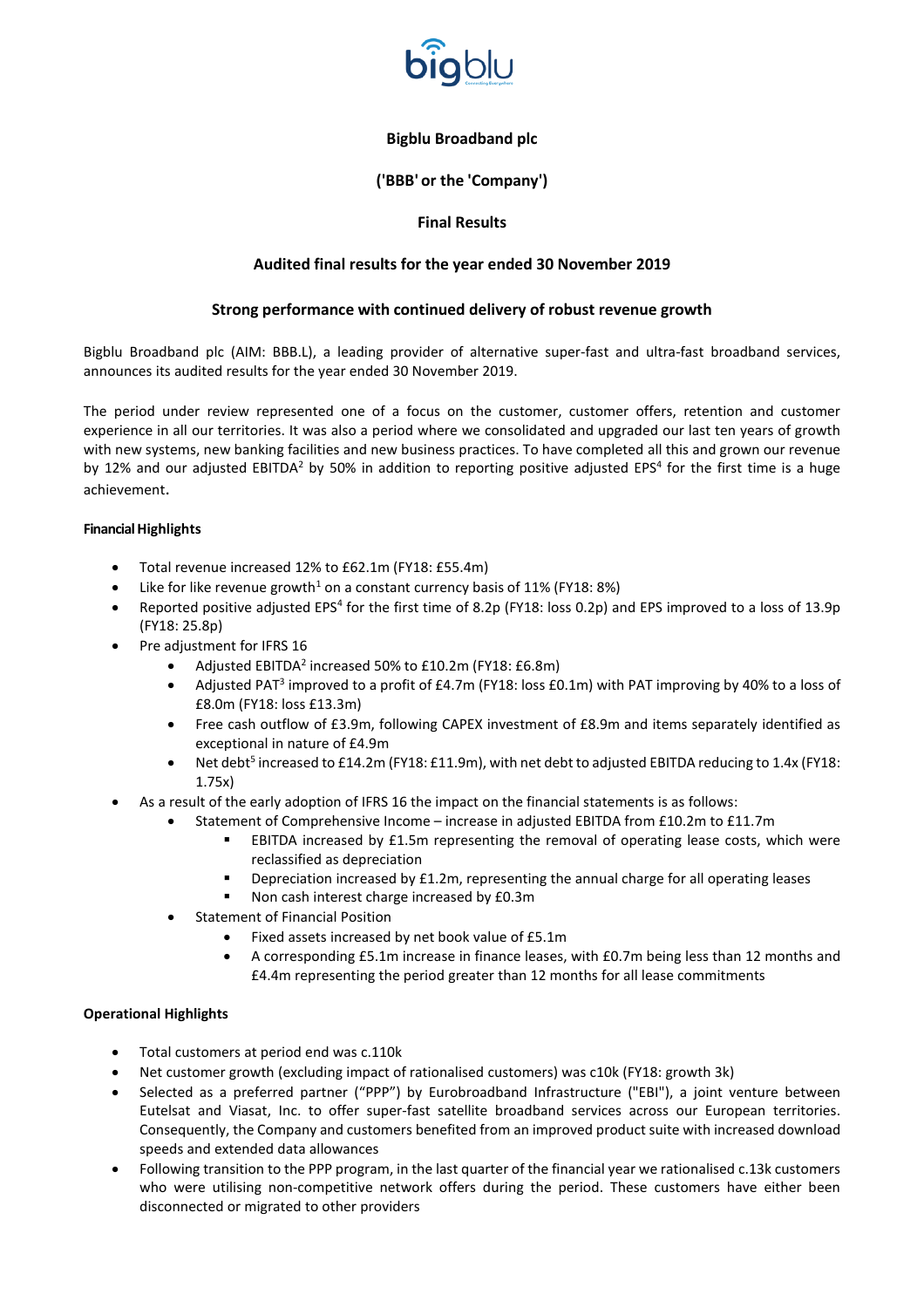- Accelerated product roll-out via government funded schemes with subsidised hardware and installation programmes
- Leading position in Australia maintained SkyMesh named best NBN Co satellite provider NBN Co was established in 2009 to design, build and operate Australia's wholesale broadband access network
- Average annualised customer churn, excluding the rationalised customers, reduced to 20.5% (FY18: 21.9%)
- £12m funding package secured for QCL Holdings Limited ("Quickline") to accelerate growth and support the build-out of new infrastructure, targeting a significant increase in customer base and profitability
- Transferring from the Hybrid Retail Agreement ("HRA") to PPP Agreement during the year resulted in additional costs and disruption to the business, including full re-branding, new IT development and increased staffing, to manage the migration

## **Post Period End Highlights**

- Agreed £30m revolving credit facility with Santander Bank UK plc to replace loan notes totalling £12m issued in 2016 by Business Growth Fund ("BGF") and the Group's £10m revolving credit facility with HSBC plc and to provide additional working capital to support the Group. HSBC continues to provide a £4m revolving credit facility and operational banking support to QCL
- Quickline selected to lead a £6m Government-backed project to boost rural connectivity in North Yorkshire, England's largest rural county

<sup>1</sup> Like for like revenue treats acquired/disposed businesses as if they were owned for the same period across both the current and prior year and adjusts *for constant currency.*

<sup>2</sup> Adjusted EBITDA is stated before interest, taxation, depreciation, amortisation, share based payments and exceptional items. It also includes property lease costs which, under IFRS 16, are replaced by depreciation and interest charges. This is a non-GAAP alternative performance.

*<sup>3</sup> Adjusted PAT represents adjusted EBITDA less interest, taxation and depreciation.*

*<sup>4</sup> Adjusted EPS is adjusted PAT divided by the weighted average number of shares over the period.*

*<sup>5</sup> Net debt excludes lease-related liabilities arising from the implementation of IFRS 16.*

## **Andrew Walwyn, CEO of BBB, commented:**

*"The Company has positioned itself at the forefront of the alternative super-fast broadband industry. Our technology agnostic approach, with key focus on satellite and fixed wireless, growing product base and expanded routes to market mean we are now one of the largest and most recognised companies in the industry. Importantly for our shareholders we have now established both a compelling value proposition but also service proposition for our end user. We also enjoy commanding a strong position within the industry to attract new and exciting commercial partnerships while our relationships with the major suppliers go from strength to strength.*

*"Looking forward to 2020 and beyond, we see plenty of scope to take advantage of global growth opportunities including, but not limited to, launching new super-fast and ultra-fast satellite broadband services within the European arena, rollingout next-generation fixed wireless networks and further growth across Australia. Importantly, sales through our industry leading partnership agreement with EBI are now gaining significant traction despite the operational issues encountered during the migration process, which were outside of our control.*

*"The first quarter of the current year has started positively, with the Company continuing to add new customers. Looking ahead, whilst the-developing COVID-19 situation may provide opportunities for us to support customers who sit outside the fibre footprint, we may be prevented from installing them due to government restrictions. That would result in increased "in flight" customers and may impact the timings of sales.*

*"At the start of the year I was fortunate enough to attend the successful launch of Eutelsat's Konnect satellite which will bring 100Mbps services across our key European markets with anticipated selling from September and activations expected to commence in October – which will help the Company to address existing capacity constraints. We are extremely excited to be able to offer fibre-like speeds from the sky for the first-time, and given our largely fixed operating cost structure, this is expected to deliver significant earnings growth and thus shareholder value."*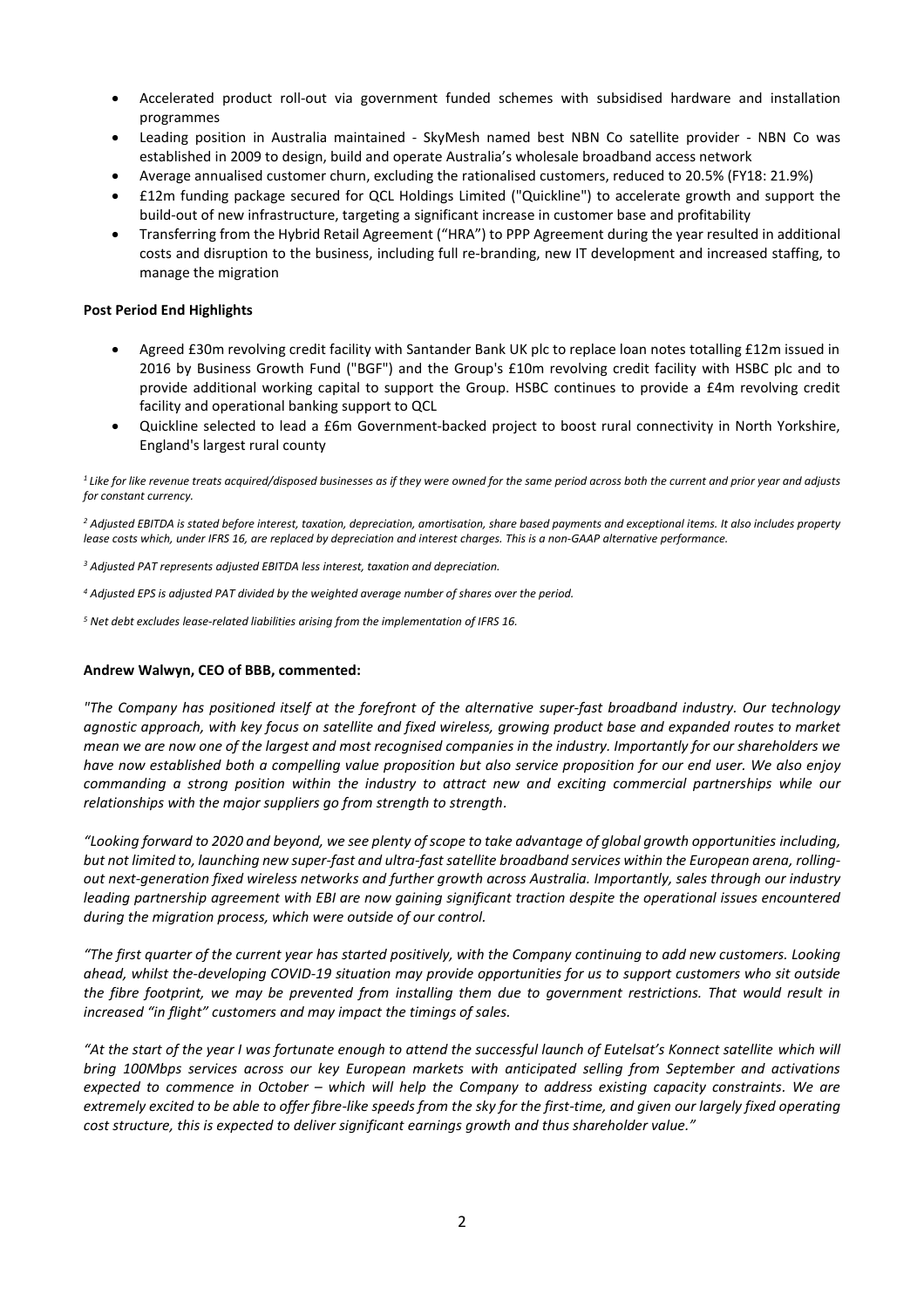#### **Investor Briefing**

As previously announced the Company will be hosting an investor briefing on 31 March from 16.30-18.00. This will now be hosted remotely via web conference. Investors wishing to join should contact [bigblubroadband@walbrookpr.com](mailto:bigblubroadband@walbrookpr.com) for further details.

#### **For further information:**

## **Bigblu Broadband Group PLC [www.bbb-plc.com](http://www.bbb-plc.com/)**

Andrew Walwyn, Chief Executive Officer Frank Waters, Chief Financial Officer Dom Del Mar, Corporate Development

## **finnCap (Nomad and Broker)**

Marc Milmo / Simon Hicks / Charlie Beeson (Corporate Finance) Tim Redfern / Richard Chambers / Manasa Patil (ECM)

**Walbrook PR (PR / IR advisers) Tel: +44 (0)20 7933 8780 or**

*Via Walbrook PR*

**Tel: +44 (0)20 7220 0500**

Nick Rome **[BigbluBroadband@walbrookpr.com](mailto:BigbluBroadband@walbrookpr.com)** 

## **About Bigblu Broadband plc**

Bigblu Broadband plc (AIM: BBB), is a leading provider of alternative super-fast broadband solutions throughout Europe and Australia. BBB delivers a portfolio of super-fast wireless broadband products for consumers and businesses unserved or underserved by fibre.

High levels of recurring revenue, increasing economies of scale and Government stimulation of the alternative broadband market in many countries provide a solid foundation for significant organic growth as demand for alternative super-fast broadband services increases around the world.

Acquisitive and organic growth have enabled BBB to grow rapidly since inception in 2008 during which time the Company has completed 21 acquisitions across nine different countries. It is extremely well positioned to continue growing as it targets customers that are trapped in the 'digital divide' with limited fibre broadband options.

BBB's range of solutions includes satellite, next generation fixed wireless and 4G/5G delivering between 30 Mbps and 150 Mbps for consumers, and up to 1 Gbps for businesses. BBB provides customers ongoing services including hardware supply, installation, pre and post-sale support billings and collections, whilst offering appropriate tariffs depending on each end user requirements.

Importantly, as its core technologies evolve, and more affordable capacity is made available, BBB continues to offer everincreasing speeds and higher data throughputs to satisfy market demands for 'video-on- demand'. Its alternative broadband offerings present a customer experience that issimilar to that offered by wired broadband and the connection can be shared in the normal way with PCs, tablets and smart-phones via a normal wired or wireless router.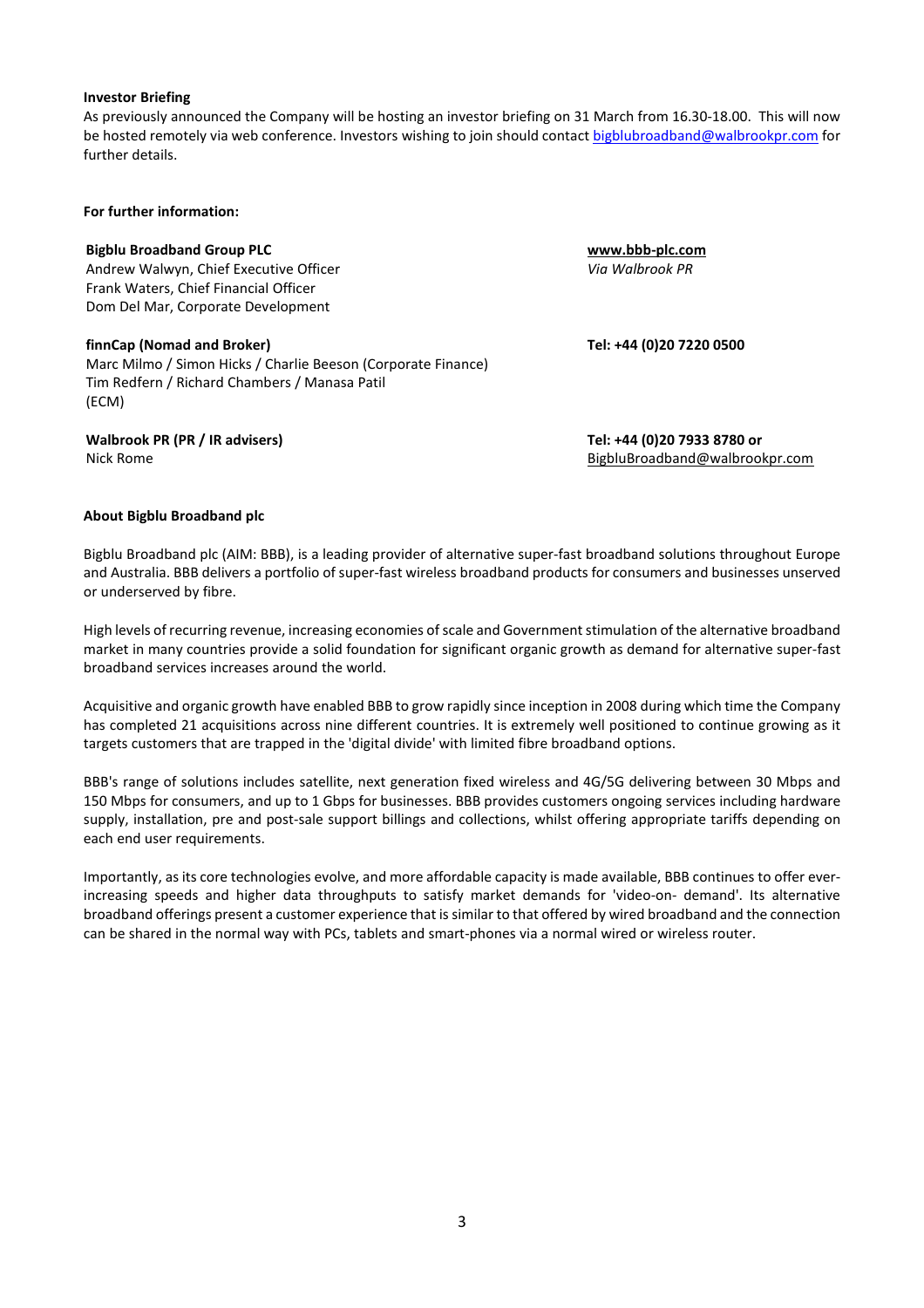## **CHIEF EXECUTIVE'S REPORT**

## **Overview**

2019 was a pivotal year for the Company, and arguably the most important year since listing - given it was the first period where acquisition activity was minimal, and the importance of bolting the last ten years together for future growth continued with the integration of acquired businesses onto the Company's operational platforms to underpin further organic growth.

We were pleased to launch 50 Mbps super-fast Satellite products throughout our European Hubs during the period. This cemented the Company's leading position within the alternative super-fast broadband industry, whilst expanding routes to market to position the Company for strong organic growth in the current financial year and beyond. Critical to our future growth remains new satellite capacity – the first tranche of which is expected to come on stream in October following the successful launch of Eutelsat's Konnect satellite in January 2020. We successfully opened new operations in Greece and Hungary in the period and more importantly, together with our network partners, we have made good progress in connecting new customers in low filled beam areas such as Southern Italy.

Our Australian business Skymesh, went from strength to strength with year on year overall customer growth of c10% and of equal importance, strong customer engagement with 40% of new customers coming from word of mouth and a net promoter score of 44. During the year Skymesh was also awarded the Whistleout 2019 Best Satellite NBN Co provider. We further reinforced our close working relationship with NBN Co as it pro-actively extended the use of satellite in regional and remote Australia.

Quickline, our fixed wireless operator in the UK, has performed well since acquisition and we are now at the forefront of broadband technology developments to deliver fixed wireless services, with fibre like performance. The market opportunity for a fibre backed fixed wireless network roll-out has never been so attractive with significant investment in the space, including government support, which will mean many more homes and businesses will get connected to next generation super-fast and ultra-fast broadband sooner and cheaper than before. We were therefore delighted to secure a £12m new equity and debt funding package for Quickline in August 2019 to support the build-out of its fibre backed fixed wireless infrastructure across the UK in 2020. Since this funding was obtained the management team has been strengthened and investment has been made in new systems to support the future growth.

In Norway, we have been exceptionally busy launching the Preferred Partner Program ("PPP") in the Nordic region and this is starting to gain good traction. In addition, we have had success in attracting new customers and reducing churn following the upgrade of towers in five regions across the country.

## **Preferred Partner Agreement**

Our organic growth expansion was pleasing given the significant set-up costs and delays experienced throughout the year due to operational difficulties within the partnerships between Viasat and Eutelsat. These were completely out of our control but resulted in us rebuilding all our operations in the affected countries to transition into the PPP offering. In December 2017, the Company signed an agreement with a joint venture between Viasat and Eutelsat - Hybrid Retail Agreement. This covered an initial five regions Spain, Poland and the Nordics (Norway, Sweden and Finland). Under this original agreement Viasat and Eutelsat were responsible for all marketing activities and owned the customers premises equipment. BBB was responsible for supporting all needs of the customers including sales activities, billings and collections via our multilingual IT solution, contact centre, installation network and channel partners. In December 2018, BBB was awarded preferred partner status with Eurobroadband Infrastructure ("EBI") for the launch of new European super-fast broadband services to consumers and businesses across Europe with download speeds of up to 50 Mbps. Under this revised commercial arrangement, BBB promotes and sells satellite broadband services while managing all activities related to subscriber management including installation, billing and support. Despite both contracts being with Eutelsat and Viasat, they precluded selling both products in a region and hence BBB chose to pivot into those services that are the best for the customer and provided much greater geographical coverage, albeit at a significant cost and disruption to the business. We do not anticipate such material costs in the future.

Importantly, while increasing upfront investment, the PPP offering provides the Company with an increased geographic reach, increased customer control, more attractive commission payments and a better product offering.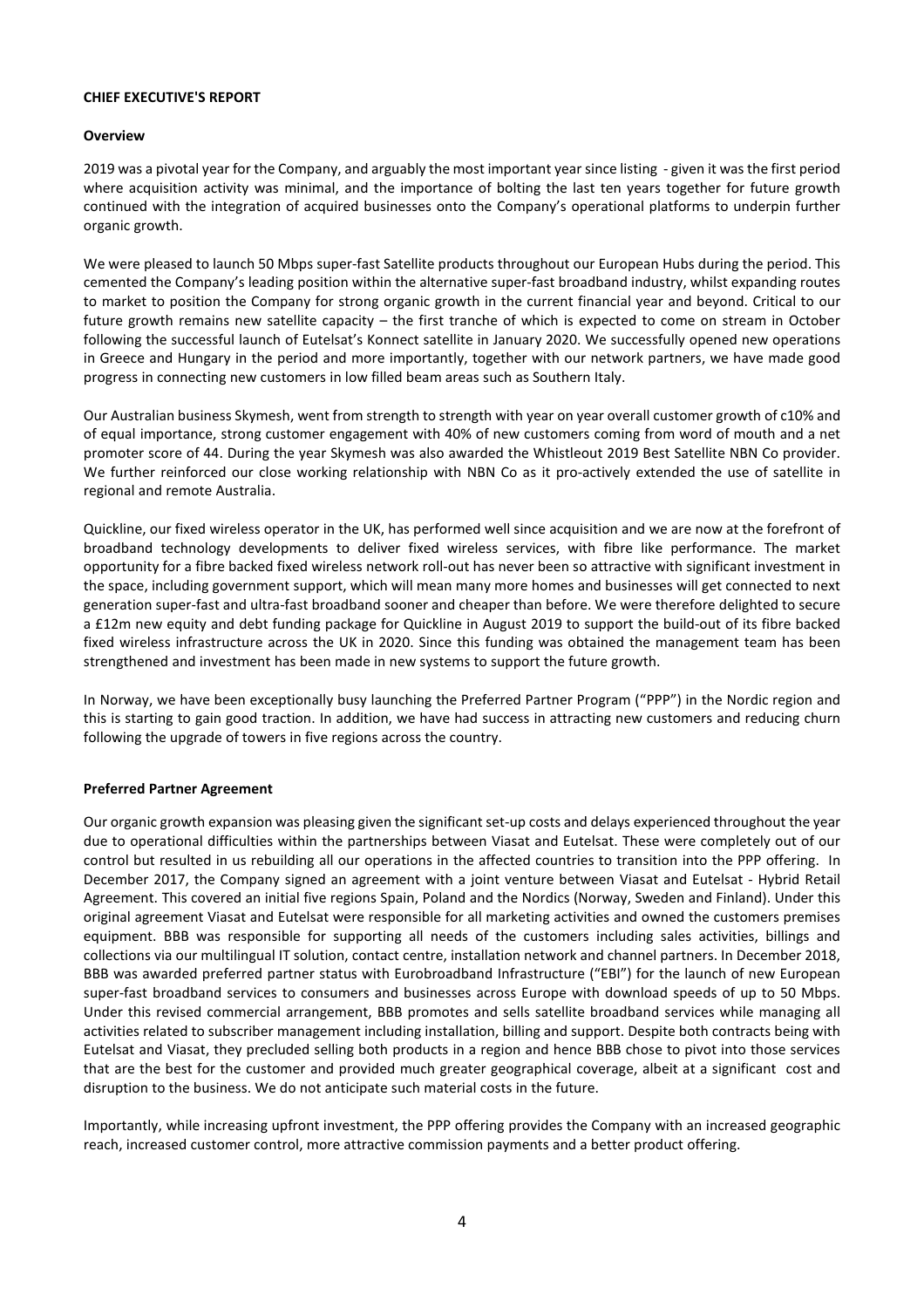The Company has ultimately benefited from being involved in the strategic ambitions of two of the World's largest satellite operators and the Company expects to benefit significantly going forward as its network partners launch new services across Europe and further afield.

The most significant news events were the raising of the funding from new and existing investors to support our UK fixed wireless access ambitions with Quickline, and the completion of the refinancing of the BGF and HSBC plc facilities with a new £30m revolving credit facility with Santander UK, thus ensuring that the Company is well funded with a stronger balance sheet going into another period of growth.

## **Total Revenue**

Total revenue including recurring airtime and other income including equipment, installation sales and network support increased by 12.2% to £62.1m (FY18: £55.4m). Revenue in satellite was £49.8m (FY18: £40.6m) and revenue in fixed wireless was £12.0m (FY18: £14.8m - which included additional grant income recognised that was not repeated in FY19).

Recurring airtime revenue, defined as revenue generated from the Company's broadband airtime, which is typically linked to contracts at £48.6m represented 78.1% of total revenue.

Adjusted EBITDA for the period was £10.2m (£11.7m after IFRS 16 adjustment) representing an adjusted EBITDA margin of 16.5% compared to £6.8m in FY18 and an adjusted EBITDA margin of 12.3%, demonstrating the good progress made in driving acquired businesses forward, the quality of the consumer offering and the consolidation of certain hubs.

Net organic customer growth in 2019 showed a year on year increase of 9%. During the period, following transition to the PPP program, we rationalised c.13k customers who were utilising non-competitive network offers during the period. These customers have either been disconnected or migrated to other providers. This was a positive decision taken to move away / migrate these customers onto alternate packages(FY18 net organic growth c.3k with no migrations) - leaving a closing customer base of c.110k compared to FY18 (c.113k).

Importantly, the Company met its total revenue and EBITDA targets once again despite the challenges and set up costs faced during the period. Average Revenue Per User ("ARPU") improved by 6% year on year to £43.80 (FY18: £41.50) and average customer churn (excluding the rationalised customer base) reduced to 20.5% (FY18: 21.9%).

## **Eutelsat and Viasat Relationships**

In December 2018, we were selected as a preferred partner ("PPP") by Eurobroadband Infrastructure ("EBI"), a joint venture between Eutelsat and Viasat, Inc. to offer super-fast satellite broadband services across our European territories. Previously we operated under a sales and marketing agreement (the "Hybrid Retail Agreement") with the European broadband joint venture company established between Viasat, Inc. and Eutelsat Communications. The main changes are summarised as follows:

|                                | <b>Existing PPP agreement</b>                                                     | <b>Historic HRA</b>               |
|--------------------------------|-----------------------------------------------------------------------------------|-----------------------------------|
| <b>Agreement with</b>          | EBI-51% Eutelsat 49% Viasat                                                       | EBR - 51% Viasat 49% Eutelsat     |
| <b>Branded</b>                 | Bigblu                                                                            | Viasat                            |
| <b>SAC Marketing</b>           | Incurred primarily by BBB and recovered<br>via up front commission granted by EBI | Incurred primarily by Viasat      |
|                                | earned for each new activation                                                    |                                   |
| <b>Customer premise</b>        | Supported via up front commission                                                 | Provided by Viasat                |
| equipment                      | granted by EBI                                                                    |                                   |
| In language / in market        | Provided by BBB                                                                   | Provided by BBB                   |
| sales                          |                                                                                   |                                   |
| <b>Installation services</b>   | Provided by BBB with support from EBI                                             | Provided by BBB with support from |
|                                |                                                                                   | Viasat                            |
| <b>Subscriber billings and</b> | Provided by BBB                                                                   | Provided by BBB                   |
| management                     |                                                                                   |                                   |
| <b>Customer care</b>           | Provided by BBB                                                                   | Provided by BBB                   |
| Logistics services             | Provided by BBB                                                                   | Provided by BBB                   |
| <b>Countries</b>               | 15                                                                                | 5                                 |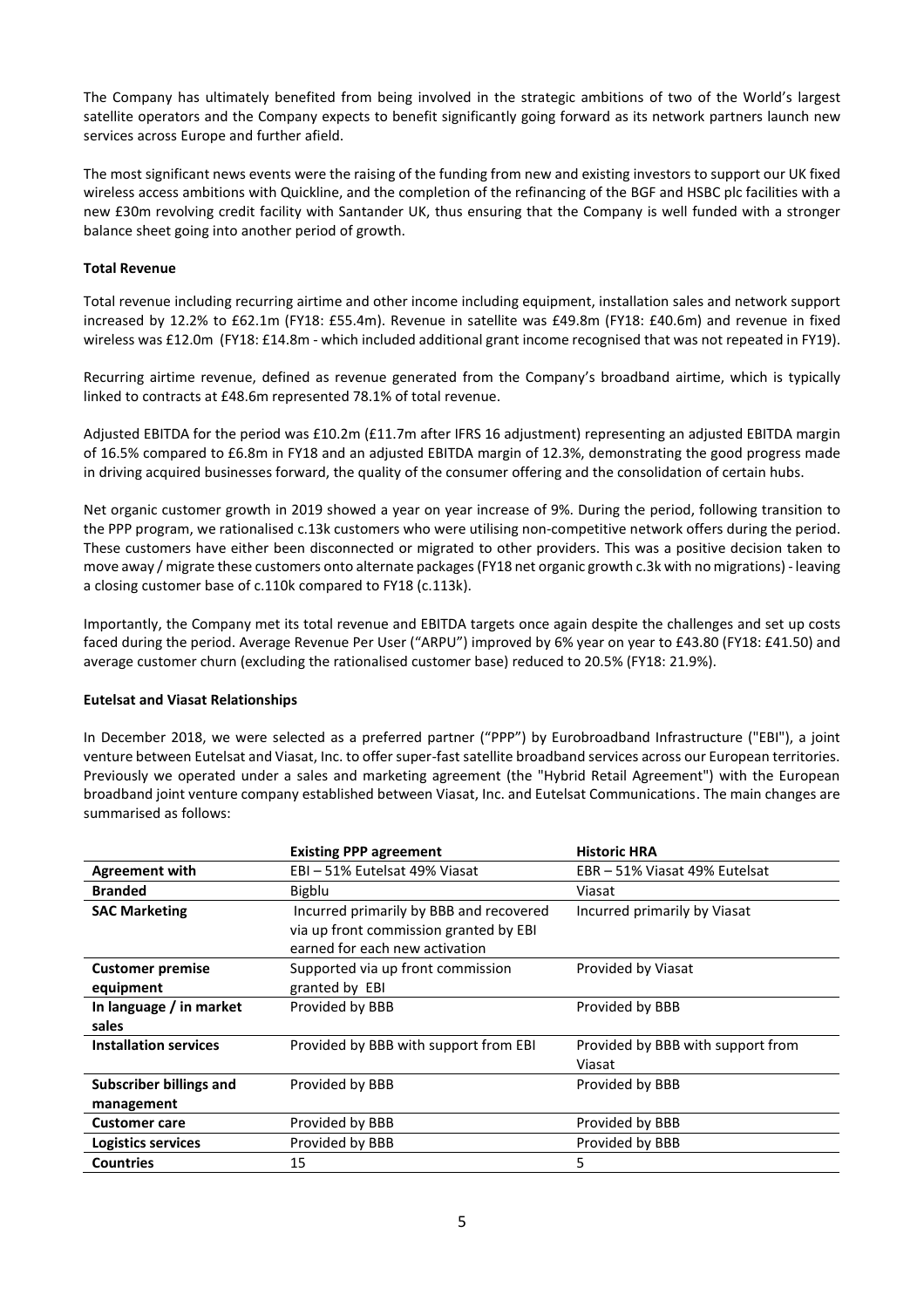The move to PPP improved the product suite with increased download speed and extended data allowances for customers across multiple markets but resulted in us rationalising 13k customers.

There continues to be ongoing discussions between Eutelsat and Viasat on satellite capacity over Europe and we will continue to navigate through these discussions to work with our partners Eutelsat and Viasat as well as other network providers.

## **Strategy**

Our strategy is to be the leading provider of alternate super-fast broadband solutions in Europe and Australia. What is extremely exciting is that the market place is changing significantly and accelerating at pace, where in the past a service of 30Mbps was seen as an appropriate solution to a typical customer, nowadays this is north of 50Mbps and only a combination of our satellite and fixed wireless solutions will ensure that all customers can be served and not left in the digital divide.

2020 has already seen the launch of Eutelsat's Konnect satellite which becomes operational in the last quarter of this year with anticipated selling from September and activations expected to commence in October, promising to deliver speeds of 100Mbps. However, this is just the first of many launches over Europe with Viasat 3 and Eutelsat's VHTS coming on-line in 2022 offering even faster speeds of around 200Mbps and with combined capacity to supply over 1 million households with broadband. The sector is at a true inflection point where the satellite product now matches (and sometimes) exceeds its terrestrial equivalent in terms of speed.

Mirroring the improvements in satellite, we see our fixed wireless platforms moving from strength to strength increasing their footprints and increase in speeds. Whilst we own our infrastructure in Norway and the UK, we also offer virtual fixed wireless solutions in Italy and Australia.

## **Continued Underlying Organic Growth**

Whilst the future is exciting, the focus remains firmly on organic growth and the Company reported an 11% increase in like-for-like revenue when compared to the prior period. This increase was primarily driven by increased net new customer additions, improving ARPU's from customers as well as further government and network support.

Working with our network partners is a key aspect in driving organic growth in our existing and new markets especially as we target low fill beams for new growth opportunities.

#### **Acquisitive Growth**

The Company maintains an active list of pipeline opportunities in all jurisdictions and reviews acquisitions as appropriate.

#### **Accelerating Technology Evolution**

#### *Products*

New satellites from our partners, which are fully funded and already in build, will usher in a completely different satellite broadband proposition. From the final quarter of 2020, the Company expects to be able to offer a fibre like service from the sky, with 100 Mbps download speeds and unlimited data allowances across key European markets. Furthermore from 2022, we expect to be able to offer our customers between 200 Mbps and 300 Mbps download speeds.

Our fixed wireless businesses are also benefiting from significant advances in technology, improving speeds and throughput. The Company has now demonstrated the first gigabit capable network with a pioneering mmWave technology, utilising the newly released 60 GHz spectrum. Importantly, all customers who have been connected to the Company's networks in Norway and the UK within the last year are now able to be connected at up to 100 Mbps if desired.

#### *Marketing*

We use a digital-first strategy to both acquire new customers, retain and up-sell (ensuring our customers are on the most appropriate package) to our existing base. For customer acquisition, we target in-market prospects based on geography, broadband speed and purchase intent. Channels used vary depending on in-country results, blending Facebook, Google, Bing and lead-generation partners in order to achieve our internal KPI's in terms of cost per lead and cost per activation.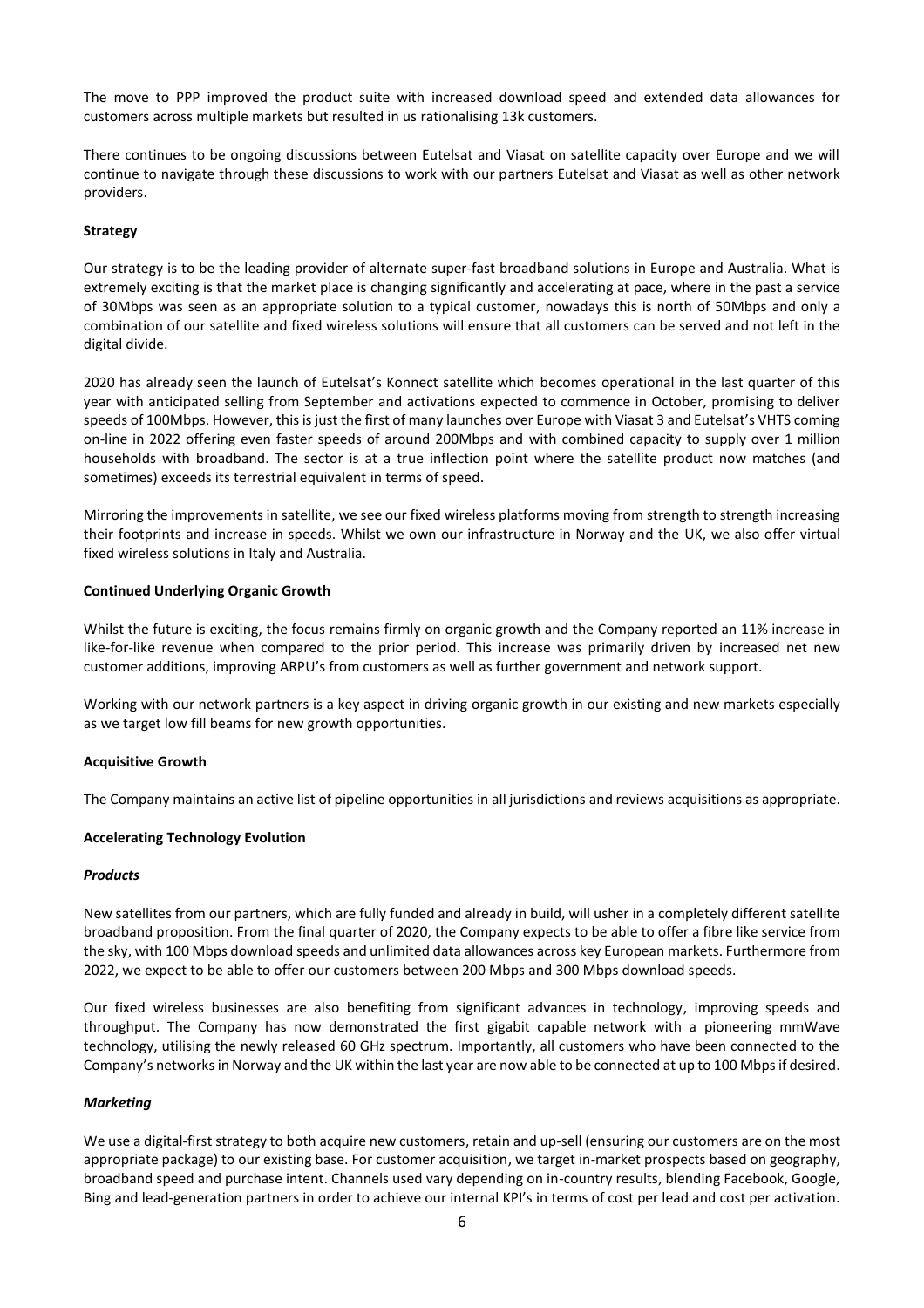We deploy a suite of engaging content from ad copy, through to static display ads and video. Most important of all is word of mouth or customer referral hence the importance of looking after our existing customers.

## **Continued Government Support**

We remain focused on helping governments across Europe achieve their stated targets to deliver 'universal broadband coverage' with download speeds of at least 30 Mbps by 2020 and coverage to more than 50% of households with speeds of at least 100 Mbps by 2025.

We remain convinced that it will be difficult for governments to meet these challenging targets without the use of superfast alternative technologies such as satellite and fixed wireless broadband. Indeed, many governments have already launched 'intervention schemes'. These are aimed at artificially stimulating the market and educating consumers about the options available to them - given that fixed fibre broadband is unlikely to become a reality for many in the foreseeable future. Across Europe, there are now government funded support schemes in the UK, France, Germany, Spain and Hungary where the hardware and installation costs of getting online with satellite or fixed wireless are subsidised.

A similar scheme exists in Australia, where since entering the Australian satellite broadband market in March 2017 following the acquisition of BorderNET, the Company commanded a 50% market share of net new adds under the Government funded NBN Co scheme during the last six months of the financial period. This performance has continued into Q1 FY20. Looking forward, other countries and governments are expected to launch similar schemes in the near future.

## **Post Balance Sheet Events**

On 16 December 2019 we announced the agreed new £30m revolving credit facility with Santander Bank UK plc. This will be used to replace the two tranches of loan notes totalling £12m issued in 2016 by BGF (the "Loan Notes") and the Group's £10m revolving credit facility with HSBC plc (the "HSBC Facility") and to provide additional working capital to support the Group. This leaves a redemption premium of £5.5m repayable in 2024 and BGF with a matching option on 4.9m shares at 112.5p and an option on 1.8m shares at 135.0p. The Group also announced that HSBC plc will continue to provide a £4m revolving credit facility and operational banking support to the Group's UK fixed wireless subsidiary Quickline.

Additionally, Quickline was selected to lead a £6m Government-backed project to boost rural connectivity in North Yorkshire, England's largest rural county.

## **Current Trading and Outlook**

The Company has now successfully positioned itself at the forefront of the alternative super-fast broadband industry. Our exciting product portfolio and expanding routes to market mean the Company is now one of the largest and most recognised companies in the industry.

During the current year to date, the Company continued to grow its customer base while still benefiting from the strong visibility afforded by the high percentage of recurring revenues. Our robust model and infrastructure continued to underpin growth in customers and revenues per user. Whilst we are facing satellite capacity constraints in certain markets, the timely launch of the Eutelsat Konnect Satellite (launched in January 2020) will significantly increase capacity in our core markets and also provide enhanced speeds and bandwidths for customers. Continued government support for connectivity also provides scope for further demand for our alternative solutions.

Looking beyond the challenging global backdrop and capacity shortages, the Board remains very convinced that there is plenty of scope for the Company to take advantage of the long term global growth opportunities. These include, but are not limited to, the launch of new super-fast satellite broadband services within the European arena, rolling-out nextgeneration fixed wireless networks and further growth across Australia. Importantly, sales through partnership agreements have been gaining strong traction through compelling consumer product offerings and increased marketing spend.

In the current environment, whilst we are clearly dealing with unprecedented events, we continue to monitor potential impacts on the business. As a global business with customers in some of the countries that have been most affected by COVID-19, we continue to support staff and customers during these difficult times. We develop products and solutions with our network partners that will enable customers to operate as effectively as possible, particularly at a time where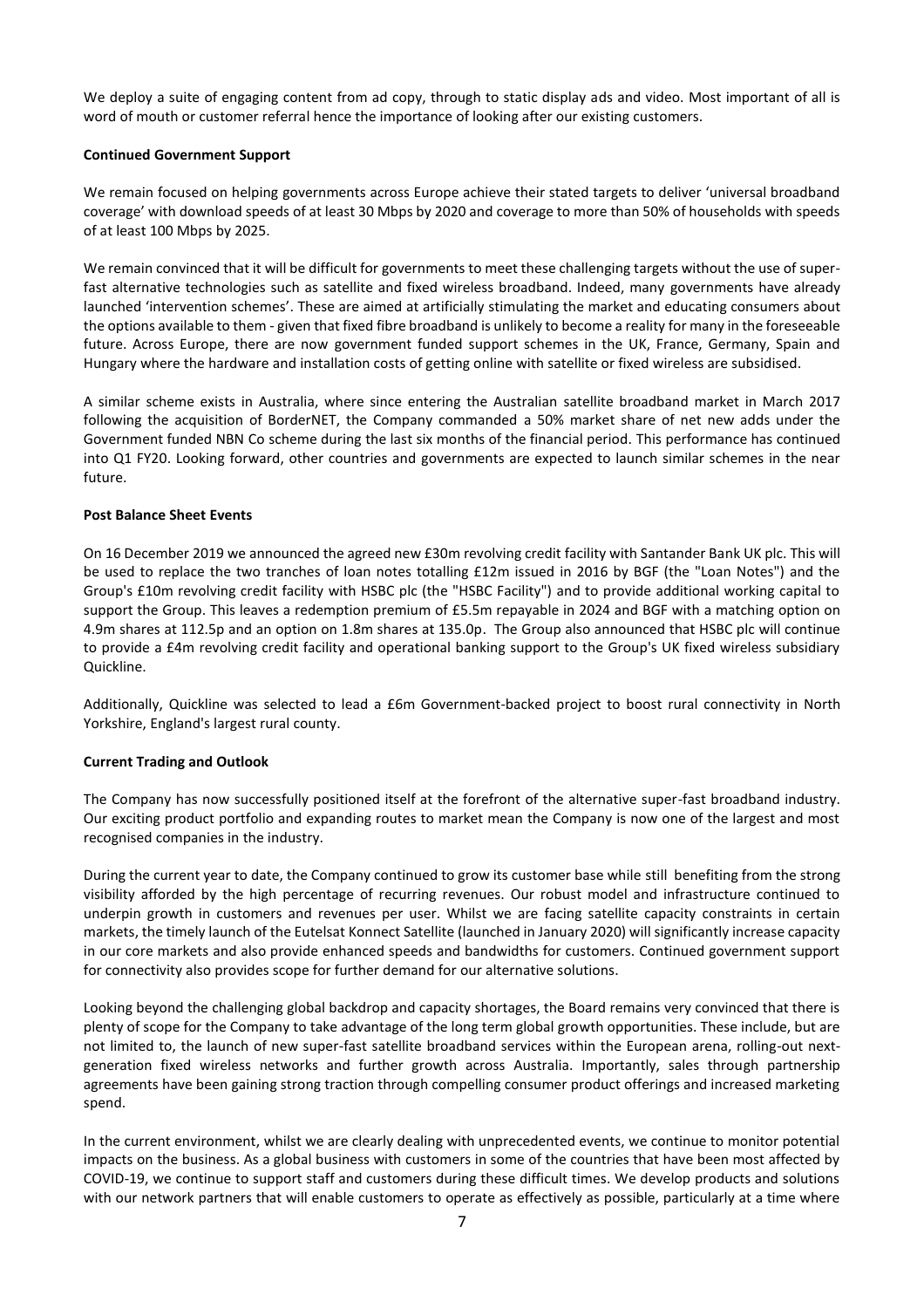increasing numbers of customers are likely to be working from home. Against this backdrop we are seeing a surge in customer demand across most areas of the business as the need for fast broadband in the home increases, especially in our target markets where the digital divide exists. We continue to work with our installation partners to provide this support to our customers.

The Board is working hard and taking action to mitigate any COVID-19 impacts so as to manage any short-term disruption to the business or for customers. The investment in global systems including our Cloud Based IT platform and telephony system is significantly reducing risks to the business and assisted in supporting our customers. In addition, the Board's current view is that the business has strong recurring revenues of c.80%, strong network partners and installer support. We also enjoy excellent relationships with our main funding partners in Santander and HSBC. Whilst the Board recognises that it is difficult to predict with absolute certainty the impact COVID -19 will have on the business and indeed our customers, the Board recognises the robust nature of the business, including but not limited to, delivering a product existing and potential customers urgently need, strong underlying recurring revenue, ready access to additional funding and underlying strong cash generation underpin future growth prospects of the business.

Whilst there may be short term challenges in the current climate created by COVID-19, the Board believes that the Company continues to be well positioned and it is therefore confident in the long-term prospects for the business. The Company aims to continue leveraging its increased scale while also benefiting from improved management systems to ensure the Company can continue to deliver shareholder value.

# **Going Concern**

The Directors have prepared and reviewed projected cash flows for the Company, reflecting its current level of activity and anticipated future plan for the next 12 months. The Company is currently loss-making, mainly as a result of amortisation and exceptional charges including additional depreciation. The business continues to grow the number of users in a number of key target markets and continues to review the short-term business model of the Company by which the Company becomes profitable and delivers a return on the investments.

While we are yet to understand the full impacts of COVID-19, the Board has identified the key risks and these include,:

- Slower revenue growth, EBITDA and cash generation if sales activities, installations or activations decrease over the period
- Reduced ARPU if market pressures result in discounting customer products to support them
- Increased churn could be experienced if services levels are not as expected due to volumes of traffic, personnel shortages and capacity constraints
- Increased bad debt as customers suffer income loss
- Potential banking covenant breaches if profit or cash minimum targets not met

The Board also recognises a number of significant mitigating factors that could protect the future going concern of the business. These include,:

- The current situation has resulted in a significant increase in demand for our products as the global workforces are forced to work from home
- Super-fast Broadband is already an essential utility for many and even more so now, it is likely to be one of the last services that customers will stop paying for
- Increased self-install / tripods to offset any installation delays
- Reduced CAPEX / discretionary spend
- Support from Network Partners for the business and customers
- Strong support from banking partners

The Board has conducted stress tests against our covenants and business valuation metrics to ensure that we can manage the risks that COVID-19 presents. We recognise that a number of our business activities could be impacted, and we have reflected these in this analysis including supply chain disruptions, closure of hubs, delays in sales or installations, earnings, or cash generation. By modelling sensitivities in specific KPIs such as volume of activations, churn, ARPU, margin, overhead and FOREX, management is satisfied that it can manage these risks over the going concern period.

Furthermore, management has in place and continues to develop robust plans to protect EBITDA and cash during this period of uncertainty and disruption. Under this plan identified items include reducing discretionary spend, postponing discretionary Capex, reducing marketing, freezing all headcount increases, working with suppliers on terms particularly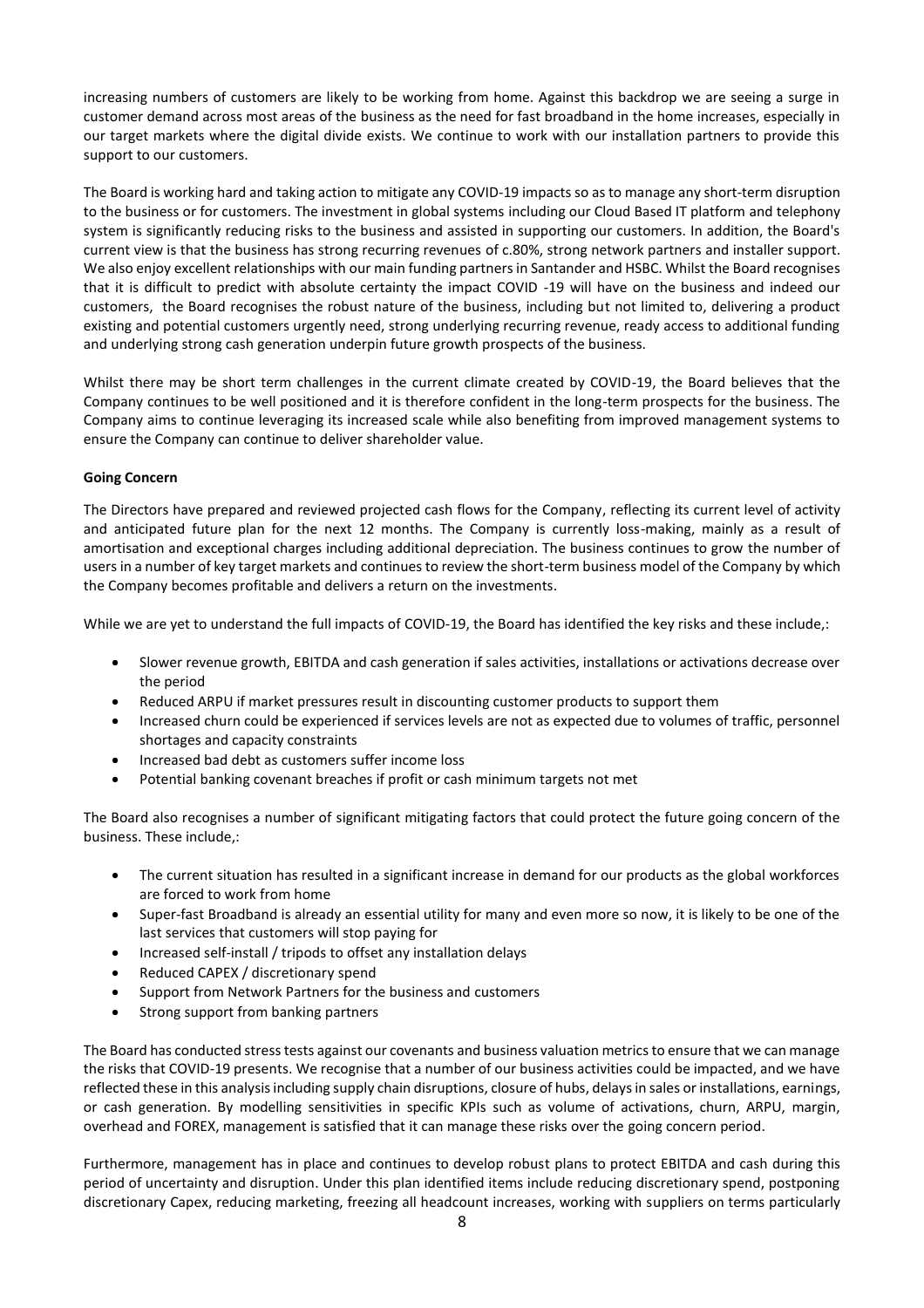our network partners and ultimately seeking relief, as appropriate, from the various forms of Government support being put into place.

As a consequence, despite the obvious near term challenges facing the business, the Board believes that the Company is well placed to manage its business risks and longer-term strategic objectives, successfully. The latest management information in terms of volumes, debt position, ARPU and churn are in fact showing a strong position compared to prior year and budget and indeed the business is seeing a significant increase in demand across all main territories of the business as a result of government's response to COVID-19 resulting in the remote working of individuals across our key territories. Accordingly, we continue to adopt the going concern basis in preparing these results.

Andrew Walwyn

CEO

26 March 2020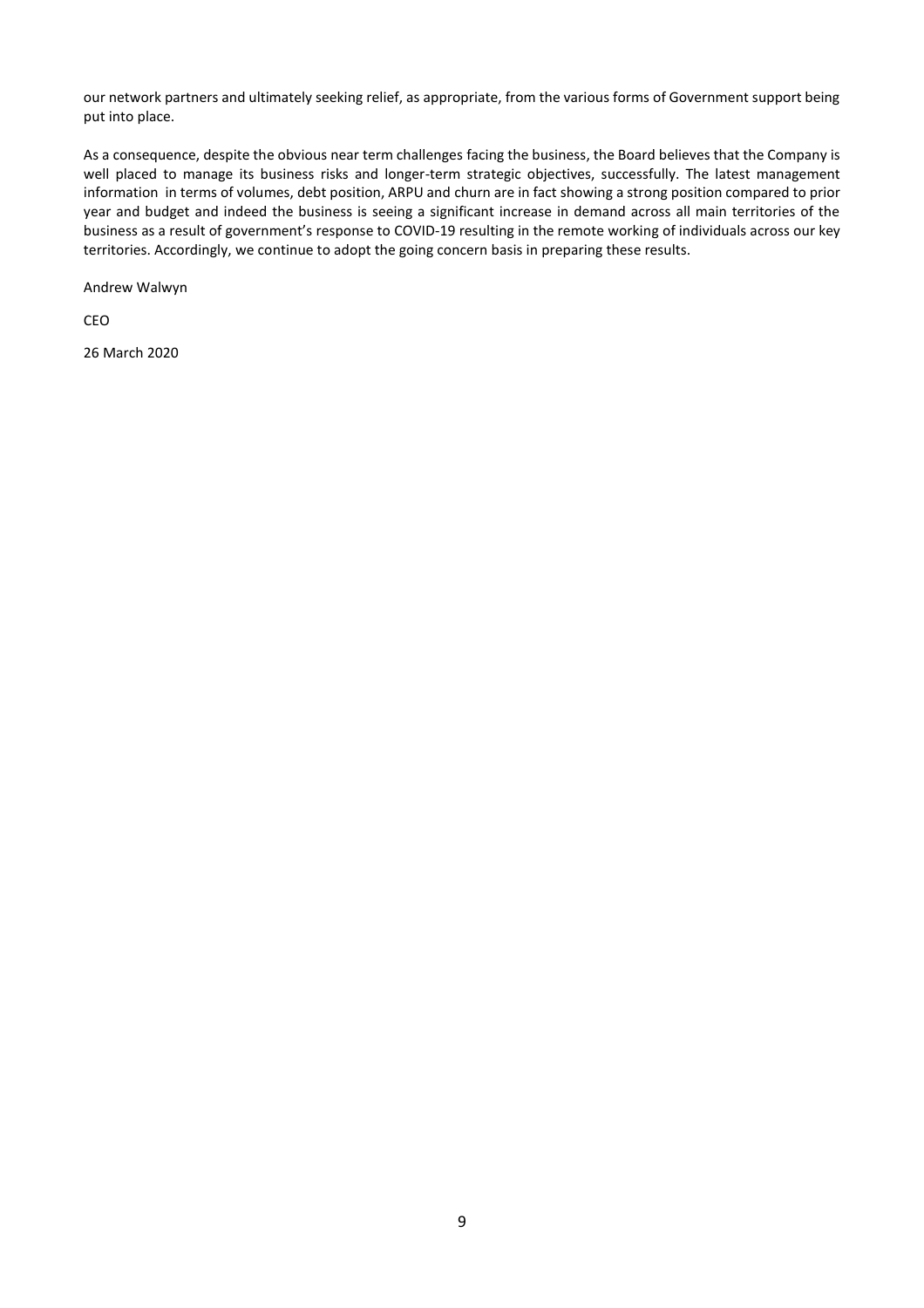## **FINANCIAL REVIEW**

2019 was characterised by an underlying strong trading performance across the Company's key indicators. This is discussed below, after an explanation of changes to the presentation of figures and the Group's accounting policies following the adoption of relevant International Financial Reporting Standards ("IFRS").

## **Changes in presentation and accounting policy**

These are the first full year results which are presented following the adoption of IFRS 9, IFRS 15 and IFRS 16.

**IFRS 9 – Financial Instruments** - specifies how an entity should classify and measure financial assets, financial liabilities, impairment provisions and contracts to buy or sell non-financial items. IFRS 9 requires an entity to recognise a financial asset or a financial liability in its statement of financial position when it becomes party to the contractual provisions of the instrument. At initial recognition, an entity measures a financial asset or a financial liability at its fair value plus or minus, in the case of a financial asset or a financial liability not at fair value through profit or loss, transaction costs that are directly attributable to the acquisition or issue of the financial asset or the financial liability. These two classification categories replace the multiple models and classification in place under the previous IAS 39.

*Impact* - IFRS 9 has not resulted in any material financial changes but additional disclosures

**IFRS 15 - Revenue from contracts with customers** - establishes the principles that an entity applies when reporting information about the nature, amount, timing and uncertainty of revenue and cash flows from a contract with a customer. Applying IFRS 15, an entity recognises revenue to depict the transfer of promised goods or services to the customer in an amount that reflects the consideration to which the entity expects to be entitled in exchange for those goods or services. To recognise revenue under IFRS 15, an entity applies the following five steps:

- 1) identify the contract(s) with a customer;
- 2) identify the performance obligations in the contract. Performance obligations are promises in a contract to transfer to a customer goods or services that are distinct;
- 3) determine the transaction price. The transaction price is the amount of consideration to which an entity expects to be entitled in exchange for transferring promised goods or services to a customer. If the consideration promised in a contract includes a variable amount, an entity must estimate the amount of consideration to which it expects to be entitled in exchange for transferring the promised goods or services to a customer;
- 4) allocate the transaction price to each performance obligation on the basis of the relative stand-alone selling prices of each distinct good or service promised in the contract;
- 5) recognise revenue when a performance obligation is satisfied by transferring a promised good or service to a customer (which is when the customer obtains control of that good or service). A performance obligation may be satisfied at a point in time (typically for promises to transfer goods to a customer) or over time (typically for promises to transfer services to a customer). For a performance obligation satisfied over time, an entity would select an appropriate measure of progress to determine how much revenue should be recognised as the performance obligation is satisfied.

*Impact* - IFRS 15 has been adopted without any material impact on comparative numbers. The new PPP contract income stream, entered into post 01 December 2018, has been accounted for under IFRS 15.

**IFRS 16 – Leases** - is effective for annual reporting periods beginning on or after 1 January 2019, with earlier application permitted (as long as IFRS 15 is also applied). This is the chosen route of BBB.

The objective of IFRS 16 is to report information that (a) faithfully represents lease transactions and (b) provides a basis for users of financial statements to assess the amount, timing and uncertainty of cash flows arising from leases. To meet that objective, a lessee should recognise assets and liabilities arising from a lease.

IFRS 16 introduces a single lessee accounting model and requires a lessee to recognise assets and liabilities for all leases with a term of more than 12 months, unless the underlying asset is of low value. A lessee is required to recognise a rightof-use asset representing its right to use the underlying leased asset and a lease liability representing its obligation to make lease payments.

*Impact* - BBB has chosen to use the modified retrospective approach to adoption which means there are no restatements to the prior year figures. The impact of IFRS 16 on FY18 has had no change as we have opted the modified retrospective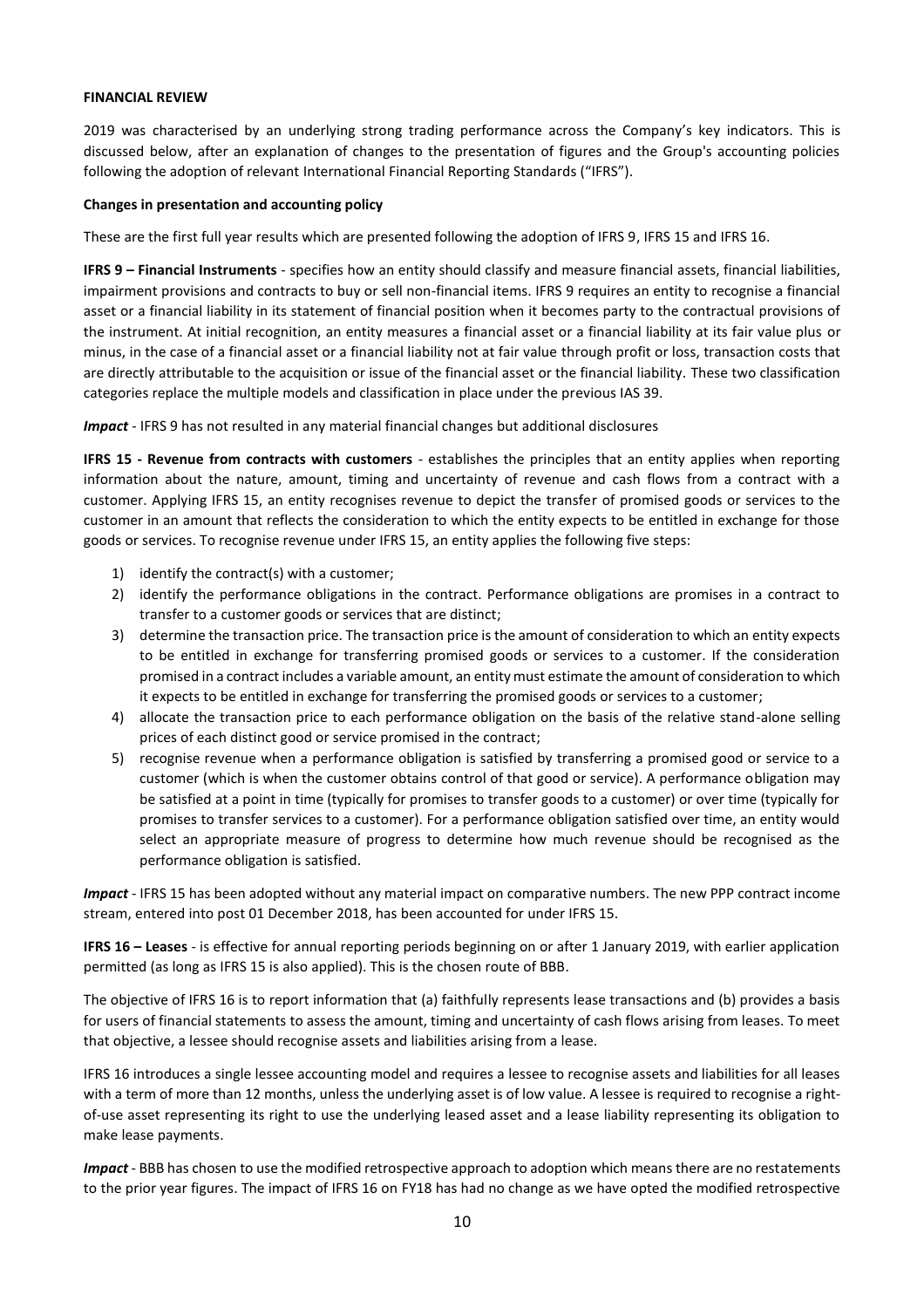approach permitted by the standard. FY20 impact is currently expected to be in line with FY19, at around £1.5m. A summary of FY19 is as follows:

- Statement of Comprehensive Income increase in adjusted EBITDA from £10.2m to £11.7m
	- o EBITDA increased by £1.5m representing the removal of operating leases reported
	- o Depreciation increased by £1.2m representing the annual charge for all operating leases
	- o Non cash interest charge increased by £0.3m
- Statement of Financial Position
	- o Fixed assets increased by net book value of £5.1m
	- o A corresponding £5.1m increase in finance leases, with £0.7m being less than 12 months and £4.4m representing the period greater than 12 months for all lease commitments

## **Financial Review**

Total revenue increased by £6.7m to £62.1m, an increase of 12.2% (FY18: £55.4m), driven by organic growth as well as the net impact of acquisitions and disposals in the previous period impacting during the current period. Like for like revenue growth was 11%, after adjusting for customer rationalisation (FY18: 8%) as the Company continued to add net new customers during the year, at an improved rate, an improved average revenue per user ("ARPU") and an increase in other income including installations, services, network support and grants during the period.

Total customers at the period end were c.110k (FY18: c113k). During the year we added c.9k net adds (FY18: c.3k) and we rationalised c.13k customers (returned to networks or cancelled from networks). This compares with FY18 as follows:

|                        | <b>FY19</b><br>000 | <b>FY18</b><br>000 | <b>Comments</b>                                                                                              |
|------------------------|--------------------|--------------------|--------------------------------------------------------------------------------------------------------------|
| <b>Opening base</b>    | 113                | 100                |                                                                                                              |
| <b>Acquisition</b>     | 1                  | 21                 | FY 18 Italy and Germany                                                                                      |
| <b>Gross Additions</b> | 33                 | 28                 | 18% increase                                                                                                 |
| Churn                  | (24)               | (25)               | Reduced as percentage of base                                                                                |
| <b>Base Management</b> | (13)               | (11)               | FY18 disposal of fibre customers in<br>Australia. FY19 rationalisation of<br>customers following move to PPP |
| <b>Closing Base</b>    | 110                | 113                |                                                                                                              |

The sales revenue mix across the Company at the end of the period was c.80% Satellite and c.20% Fixed Wireless (FY18 c.72% Satellite and c.28% Fixed Wireless).

ARPU, calculated by dividing total revenues from all sources by the average customer base, increased in 2019 to £43.80 per month (FY18: £41.50) as we sought to offer better packages to customers with increased revenue from services, installations, network support and grant income.

Churn rates (defined as the number of subscribers who discontinue their service as a percentage of the average total number of subscribers within the period, excluding the rationalisation of customers), decreased to an average annualised churn rate of 20.5% in FY19 (FY18: 21.9%). In the first three months of FY20 the churn rate has reduced further supporting the importance of regular review of our customers tariffs and ensure where appropriate we migrate customers to up to date product offerings.

Gross profit margins improved to 43.8% FY19 (FY18: 40.6%) as a result of improved product sales mix and additional high margin other income, including data packages and network support.

Distribution and Administrative Expenses, pre items identified as exceptional in nature, reduced to £15.5m (FY18: £15.7m) representing 25.0% of revenue (FY18: 28.3%) due to reduction across most categories as hubs have been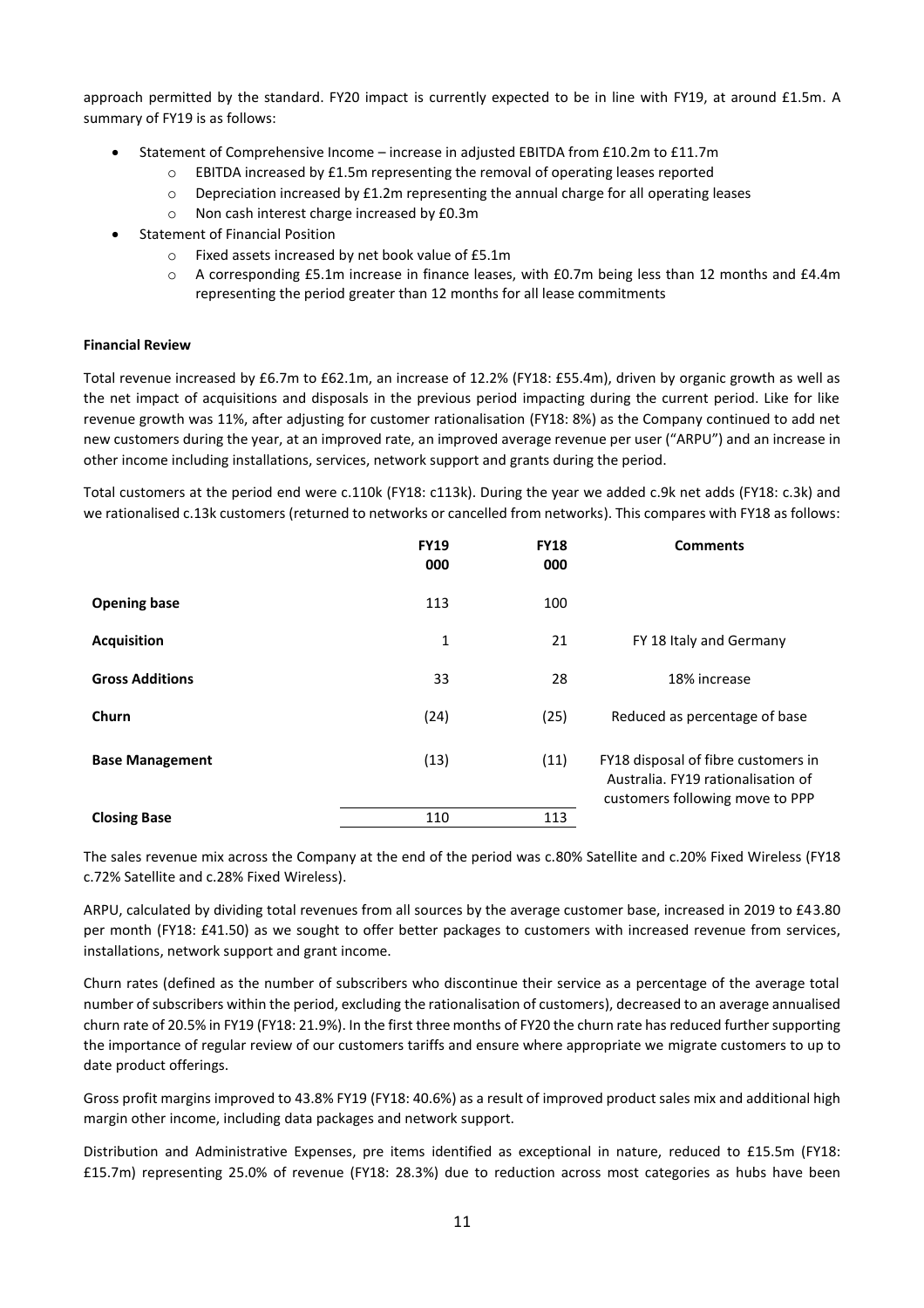consolidated. This reduction is despite an increased marketing investment in the period from £1.2m to £1.9m, representing 3% of revenue (FY18: 2%).

Depreciation decreased to £4.6m in FY19 from £6.6m in FY18. In FY18 there was an additional charge of £3.1m following a full review of the useful economic life of fixed wireless assets in the UK and Norway offset by increased depreciation charges in 2019 and a charge relating to the adoption of IFRS 16 of £1.2m. This is summarised below

|                                                           | <b>FY 19</b><br>£000     | <b>FY18</b><br>£000 | <b>Comments</b>       |
|-----------------------------------------------------------|--------------------------|---------------------|-----------------------|
| <b>Base depreciation</b>                                  | 3,365                    | 3,523               |                       |
| Useful life of fixed wireless assets<br>review adjustment | $\overline{\phantom{a}}$ | 3,106               | To align group policy |
| IFRS 16 impact                                            | 1,245                    | -                   | Early adoption        |
| <b>Reported depreciation</b>                              | 4,610                    | 6,629               |                       |

Amortisation decreased slightly to £7.4m in FY19, from £7.5m in FY18, mainly due to the completed amortisation of acquisitions made in 2016, which are written off over a 24-month period, offset against increased amortisation for acquisitions completed in FY18 and FY19, and an impairment of previous acquisitions of £3.3m.

The Company incurred charges identified as exceptional in nature during the period, including costs related to fundraising, acquisitions, business consolidations and the initial start-up costs associated with partnership agreements as the business pivoted into the PPP agreement with Eutelsat and are described in more detail below.

Interest costs increased slightly during the year to £2.6m (FY18: £2.2m) as a result of increased interest charges for the draw down on the Revolving Credit Facility ("RCF") with HSBC plc during the period, which increased by £3.3m to £8.2m, and finance charges on IFRS 16 adoption of £0.3m.

|                            | <b>FY19</b><br>£000 | <b>FY18</b><br>£000      | <b>Comments</b> |
|----------------------------|---------------------|--------------------------|-----------------|
| <b>Underlying Interest</b> | 2,340               | 2,167                    | Increase in RCF |
| <b>IFRS 16 impact</b>      | 282                 | $\overline{\phantom{0}}$ | Early adoption  |
| <b>Reported Interest</b>   | 2,622               | 2,167                    |                 |

This RCF was repaid in full in December 2019 other than the redemption premium which is not due until May 2024. This was replaced by the Santander facility announced in December 2019. The difference between the charge and the interest paid in the cash flow statement relates to the accrued redemption premium on the BGF debt; as at the end of the financial year a total of £2.4m has been accrued out of a total £5.5m. In accordance with previous years the redemption premium is included within other creditors and not net debt.

The tax credit arises from the release of deferred tax on amortised customer base intangible assets.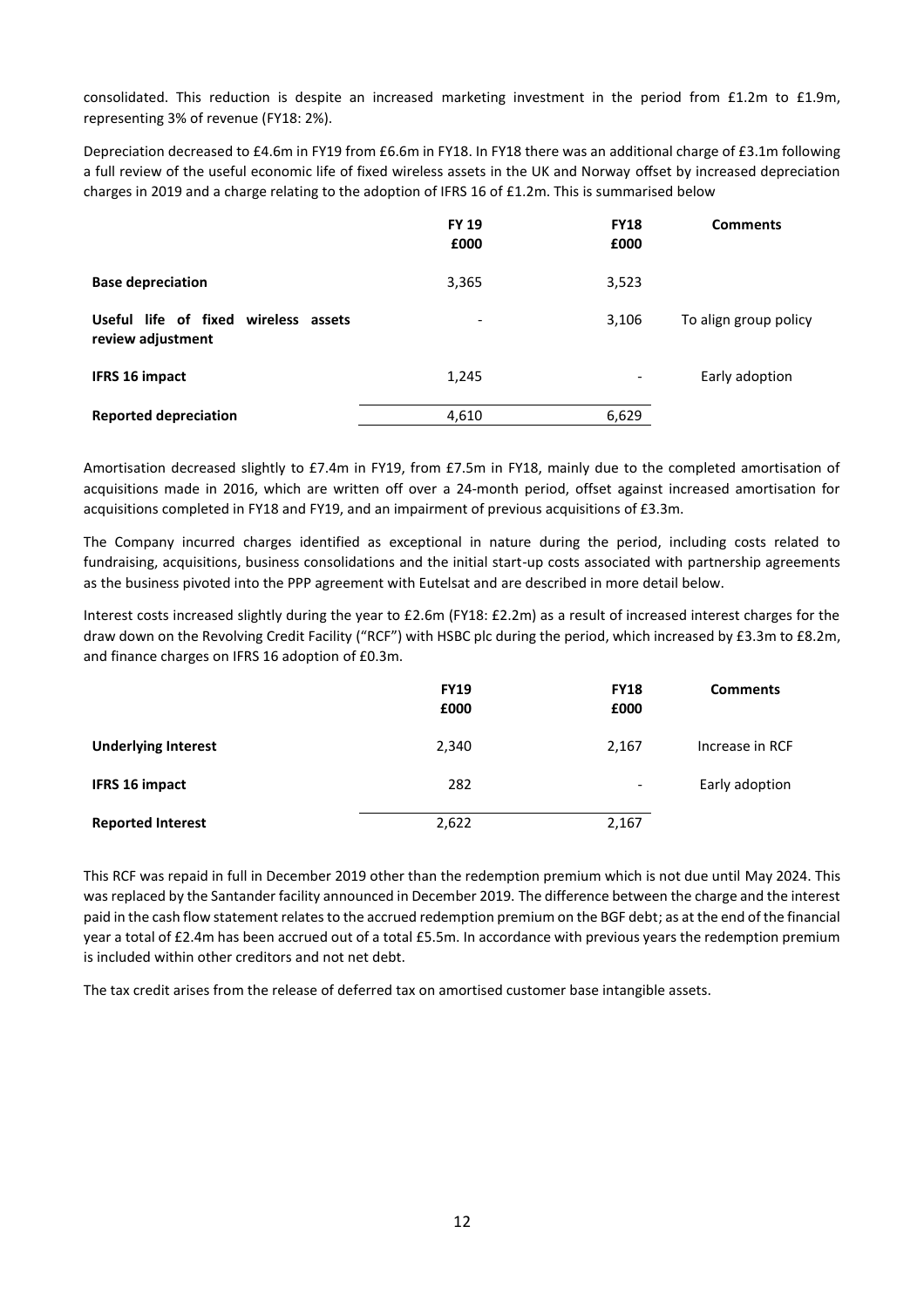## **Group results**

Adjusted EBITDA (before share based payments and specific items relating to M&A, integration and the establishment of the network partnerships) for the full year increased 50% before IFRS 16 to £10.2m (FY18: £6.8m). A reconciliation of the adjusted EBITDA to statutory operating loss of £5.6m (FY18: £13.0m loss) is shown below:

|                                                    |                | <b>Audited</b>     | <b>Audited</b> |
|----------------------------------------------------|----------------|--------------------|----------------|
|                                                    |                | 12 months to       | 12 months to   |
|                                                    |                | <b>30 November</b> | 30 November    |
|                                                    |                | 2019               | 2018           |
|                                                    |                | £000               | £000           |
| <b>Adjusted EBITDA</b>                             | $\mathbf{1}$   | 10,208             | 6,806          |
| <b>IFRS 16 adoption</b>                            |                | 1,487              |                |
| <b>Revised adjusted EBITDA</b>                     |                | 11,695             | 6,806          |
| Depreciation - Core                                | $\overline{2}$ | (3, 365)           | (6, 629)       |
| Depreciation - IFRS 16                             | $\overline{2}$ | (1, 245)           |                |
| Amortisation                                       |                | (4,071)            | (7, 491)       |
| Impairment of goodwill                             | 3              | (3, 286)           |                |
| <b>Adjusted EBIT</b>                               |                | (272)              | (7, 314)       |
| Share based payments                               |                | (437)              | (395)          |
| Exceptional items relating to M&A, integration and | $\overline{4}$ |                    |                |
| the establishment of the network partnerships.     |                | (4, 921)           | (5, 290)       |
| <b>Statutory operating loss</b>                    |                | (5,630)            | (12,999)       |

#### **Company Statutory Results and EBITDA Reconciliation**

- 1) Adjusted EBITDA (before share based payments, depreciation, intangible amortisation, impairment of goodwill, acquisition, employee related costs, deal related costs, start-up costs and IFRS 16 adjustment) was £10.2m (FY18: £6.8m).
- 2) Depreciation decreased to £4.6m in FY19 from £6.6m in FY18. In FY18 there was an additional charge of £3.1m following a full review of the useful economic life of fixed wireless assets in the UK and Norway offset by increased depreciation charges in 2019 and a charge relating to the adoption of IFRS 16 of £1.2m.
- 3) Total amortisation decreased slightly to £7.4m in FY19, from £7.5m in FY18. Underlying amortisation reduced significantly (down 45% on FY18) mainly due to the completed amortisation of acquisitions made in 2016, which are written off over 24-month period, offset against amortisation for acquisitions completed in FY18 and FY19. During the year we undertook a full review of acquisitions and the carrying value of Goodwill. A decision was made to impair two UK acquisitions by £3.3m as they were fully consolidated within the underlying books and records of Bigblu Operations, the core UK trading entity and no longer had separate brands, websites, invoicing or indeed communications.
- 4) The Company incurred significant expenses in the period, that are considered exceptional in nature and appropriate to identify. These comprise:
	- a. £2.5m (FY18: £2.4m) of net acquisition, deal, legal and other costs relating to fundraising and M&A activities, during the period. These costs comprise mainly professional and legal fees. Such identifiable costs included the successful fundraise costs for Quickline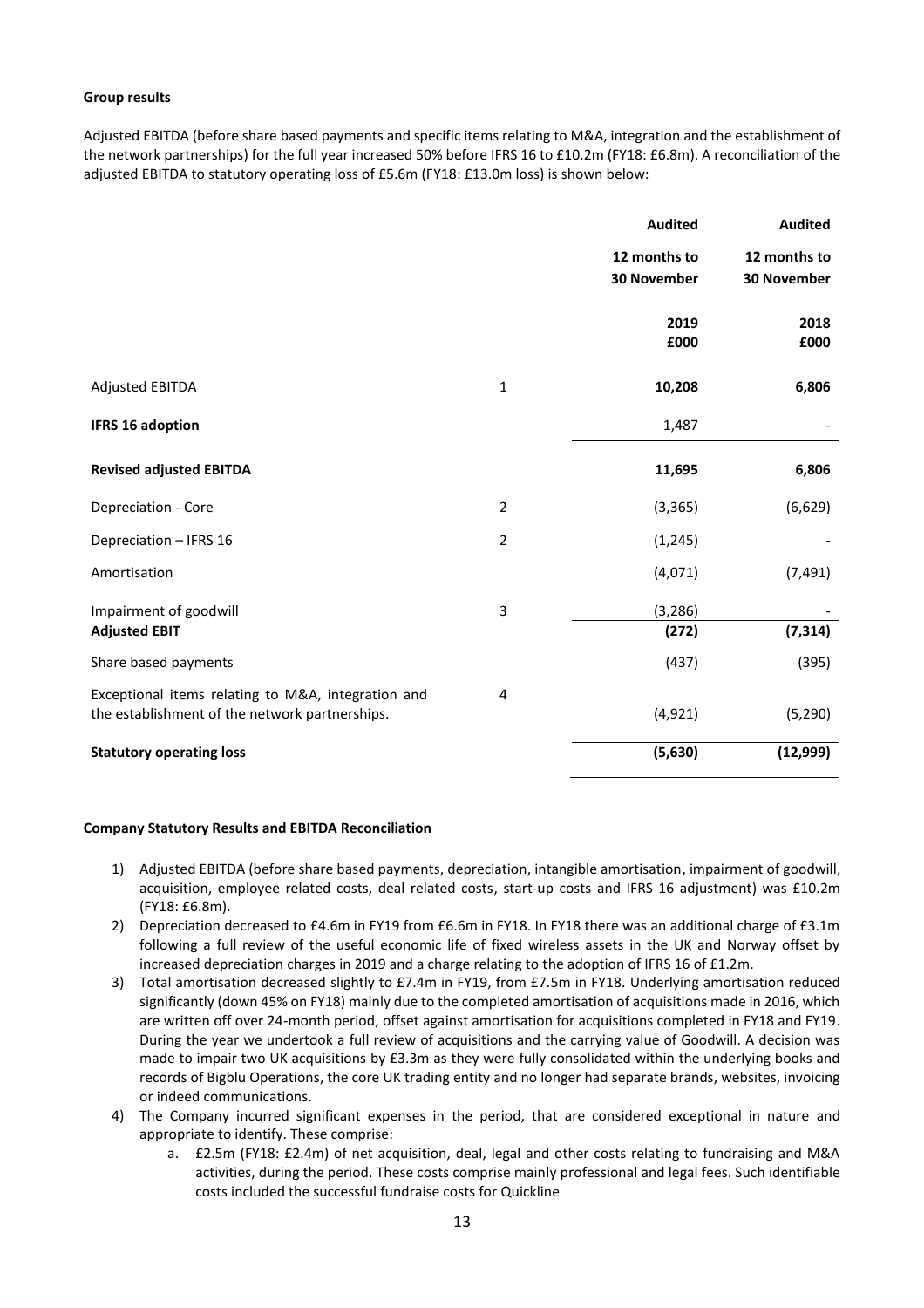- b. £2.0m (FY18: £1.0m) employee termination and redundancy costs where divisions or hubs have been agreed to be consolidated.
- c. £0.4m (FY18: £1.9m) of specific set up costs incurred in relation to the agreement with Eutelsat and costs associated with the HRA agreement with Viasat. These one off costs were incurred in setting up business operations in Greece, Hungary, including statutory entities, legal, telecommunications licenses, websites, rebranding, finance, IT and identifiable headcount cost incurred in going live in these territories.

Revenue and Adjusted EBITDA in FY19 and the comparative period is categorised as follows:

|                                                      | Revenue                    |                            |                            | <b>Adjusted EBITDA</b>     |
|------------------------------------------------------|----------------------------|----------------------------|----------------------------|----------------------------|
|                                                      | <b>Audited</b>             | <b>Audited</b>             | <b>Audited</b>             | <b>Audited</b>             |
|                                                      | 12 months to               | 12 months to               | 12 months to               | 12months to                |
|                                                      | <b>30 November</b><br>2019 | <b>30 November</b><br>2018 | <b>30 November</b><br>2019 | <b>30 November</b><br>2018 |
|                                                      | £000                       | £000                       | £000                       | £000                       |
| <b>UK</b>                                            | 19,119                     | 16,406                     | 6,474                      | 2,462                      |
| Europe $1$                                           | 28,078                     | 23,779                     | 4,388                      | 6,524                      |
| Australia                                            | 14,891                     | 15,166                     | 2,807                      | 1,505                      |
| Plc and Central Costs <sup>2</sup><br><b>IFRS 16</b> | $\overline{\phantom{a}}$   |                            | (3,461)<br>1,487           | (3,685)                    |
| <b>Total</b>                                         | 62,088                     | 55,351                     | 11,695                     | 6,806                      |

<sup>1</sup> Europe includes Norway, France, Ireland, Poland, Italy, Germany, Sweden, Finland, Poland and Spain

<sup>2</sup> Central costs include finance, IT, marketing and plc costs

The Company's total customer base of c.110k as at 30 November 2019 was split as follows:

- UK: 20% (FY18: 23%)
- Europe: 44% (FY18 49%)
- Australia: 37% (FY18: 28%)

The above analysis shows some clear swings year on year from both a revenue and EBITDA prospective, and is explained as follows

#### 1. **UK / Europe**

- a. Revenue in satellite increased mainly due to organic customer growth and additional revenue associated with the new PPP customer contract in FY19 (up £9.4m from FY18), and this combined with improved gross margins and cost reductions increased EBITDA in FY19 (up c.£4.8m from FY18). Churn in satellite base reduced to 22% in FY19, from 27% in FY18.PPP revenue is all received in the UK and reallocated, as appropriate to Europe based on activations.
- b. Revenue in fixed wireless in FY19 reduced by c.£2.4m due a one-off benefit of £2.2m in relation additional grant income recognised in FY18 and churn increasing in the Nordic region (£0.2m). Furthermore, post the refinancing of Quickline the management team have been strengthened and investment has been made in new systemsto support the future growth (£0.7m). Consequently, EBITDA reduced by c.£2.9m. Churn in the Fixed Wireless base reduced to 18% in FY19, from 20% in FY18.
- 2. **Australia**  The reduction in revenue was a direct consequence of the disposal of the Fibre business in FY18 which impacted revenue in FY19 by £0.8m. This was offset by increased revenues of £0.5m from the continued growth every month in customer numbers. Importantly, EBITDA improved by 87% following the disposal of the fibre business and the cost control actions taken subsequently.
- 3. **IFRS adjustments -** In FY19 there was an IFRS 16 adjustment of £1.5m.

Average revenue per user ("ARPU") increased by c6% to £43.80 per month in FY19 to (FY18: £41.50). Customer average annualised churn was 20.5% (FY18: 21.9%) in the period. Whilst customer churn is in line with management expectations at this stage, we are confident churn will continue to reduce as we continue to invest in our customer engagement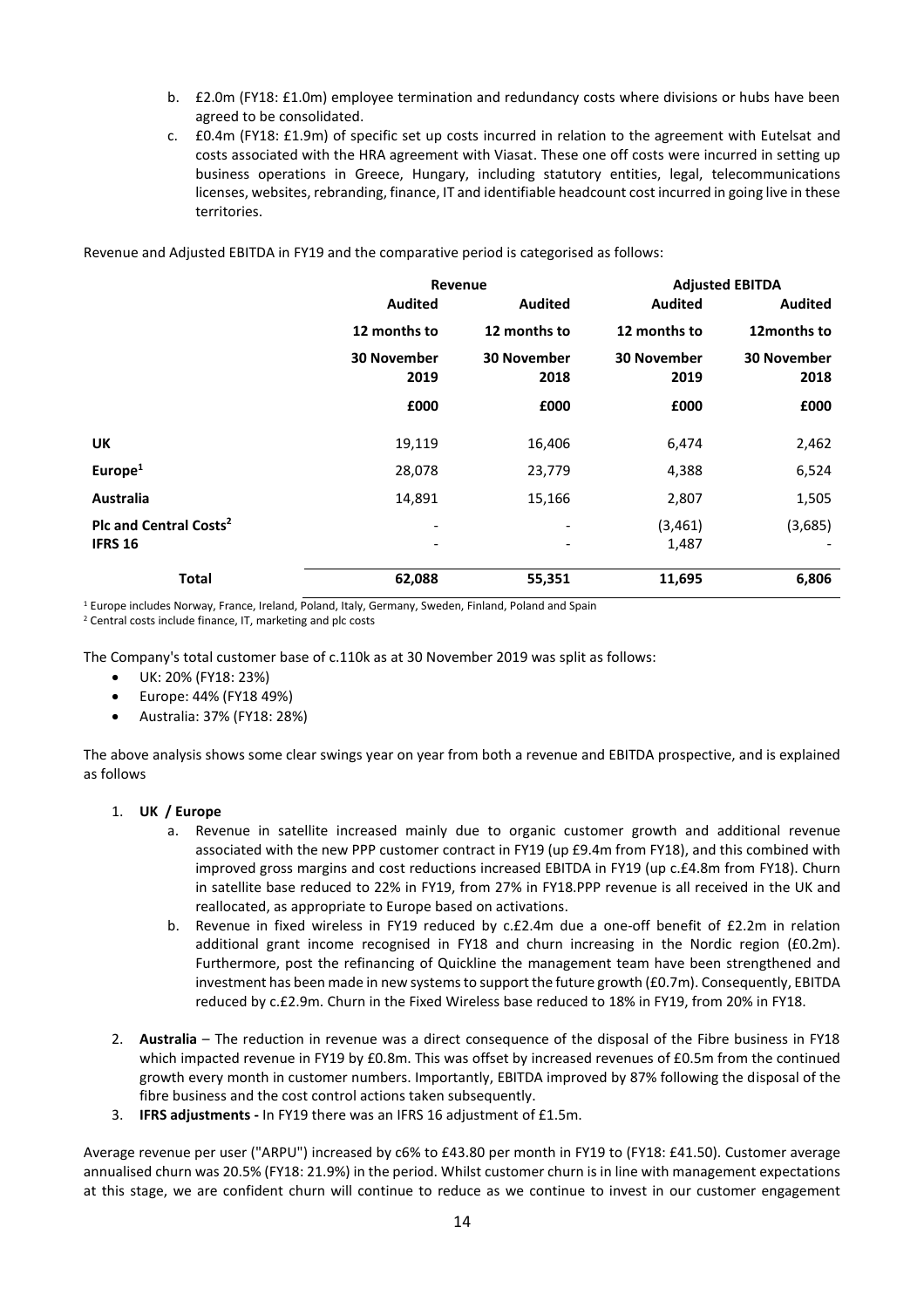programmes, our network suppliers offering more compelling services and significant improvements in our customer support platforms come on-stream as planned. Churn has reduced in the main due to the migration of certain customers to better network packages and the launch of PPP in core regions.

## **Balance Sheet**

There was a step change in the balance sheet following the investment in capital expenditure during the year to support the PPP roll out in Europe, the continued investment in fixed wireless and the impact of the adoption of IFRS 16. The changes are highlighted as follows:

Fixed Assets have increased in the year to £15.9m (FY18: £5.5m), following a planned capital expenditure investment as a direct result of a transition out of the HRA (CAPEX incurred by Viasat) to the PPP (CAPEX incurred by the Company). The main components of the £10.4m increase include the purchase of rental equipment of £5.5m (c.17k customers at £310 each), fixed wireless investment of £2.1m and the adoption of IFRS 16 creating a right to use asset (£5.2m), adjusted by depreciation provided in the year (£3.4m) and foreign exchange movements.

Intangible Assets decreased to £29.4m (FY18: £36.1m) following amortisation charges (£4.1m) and an impairment of prior year acquisitions (£3.3m) in the year. Total amortisation reduced slightly to £7.4m in FY19 (FY18: £7.5m). Underlying amortisation reduced significantly (down by 45% on FY18) mainly due to the completed amortisation of acquisitions made in FY16, which are written off over 24-month period, offset against amortisation for acquisitions completed in FY18 and FY19 (small acquisition made earlier in the year of JHCS (£0.2m)). During the year we undertook a full review of acquisitions and the carrying value of Goodwill. A decision was made to impair two UK acquisitions (Bigblu Services Limited - previously Avonline Satellite Services Ltd a business purchased in FY16) and BeyonDSL (a previous customer base acquisition in FY18) resulting in a one off charge of £3.3m as they were fully consolidated within the underlying books and records of Bigblu Operations Limited, the core UK trading entity and no longer had separate brands, websites, invoicing or indeed communications.

| <b>Goodwill and Amortisation</b> | <b>FY19</b><br>£000 | <b>FY18</b><br>£000 | <b>Comments</b>                                    |
|----------------------------------|---------------------|---------------------|----------------------------------------------------|
| <b>Underlying Amortisation</b>   | 4.071               | 7.491               | 2016 acquisitions now fully<br>amortised           |
| Additional charge - Impairment   | 3.286               | $\qquad \qquad$     | BBS Limited/BeyonDSL as<br>integrated with BBO Ltd |
| <b>Reported Amortisation</b>     | 7,357               | 7.491               |                                                    |

## **Working Capital**

Inventory days increased to 41 days (FY18: 22 days) as we sought to ensure that there was sufficient stock in all markets and channels through Brexit.

Debtor days decreased to 20 days from (FY18: 32 days) following strengthening of the recovery team and implementation of auto suspend in several regions.

Creditor days increased to 120 days from (FY18: 107 days) due to extended terms from our airtime providers and agreed payments to a key supplier in Australia in respect of the disposal of the fibre business.

Total net debt increased in the year by £2.3m to £14.2m (FY18: £11.9m) and is explained further in the Cash Flow Analysis section.

As at 30 November 2019, the Group had a cash balance of £6.0m and £1.8m of headroom under the HSBC plc facility. The increase in cash is largely due to the continued support of our network partners. However, we recognise as we work closer with our network partners across existing and new territories, there will be a desire to reduce creditor days. We will continue to work with them to ensure payment terms are appropriate for our size of business alongside the ongoing marketing and product support obligations to ensure the Company can deliver consistently improving products and services to its customers.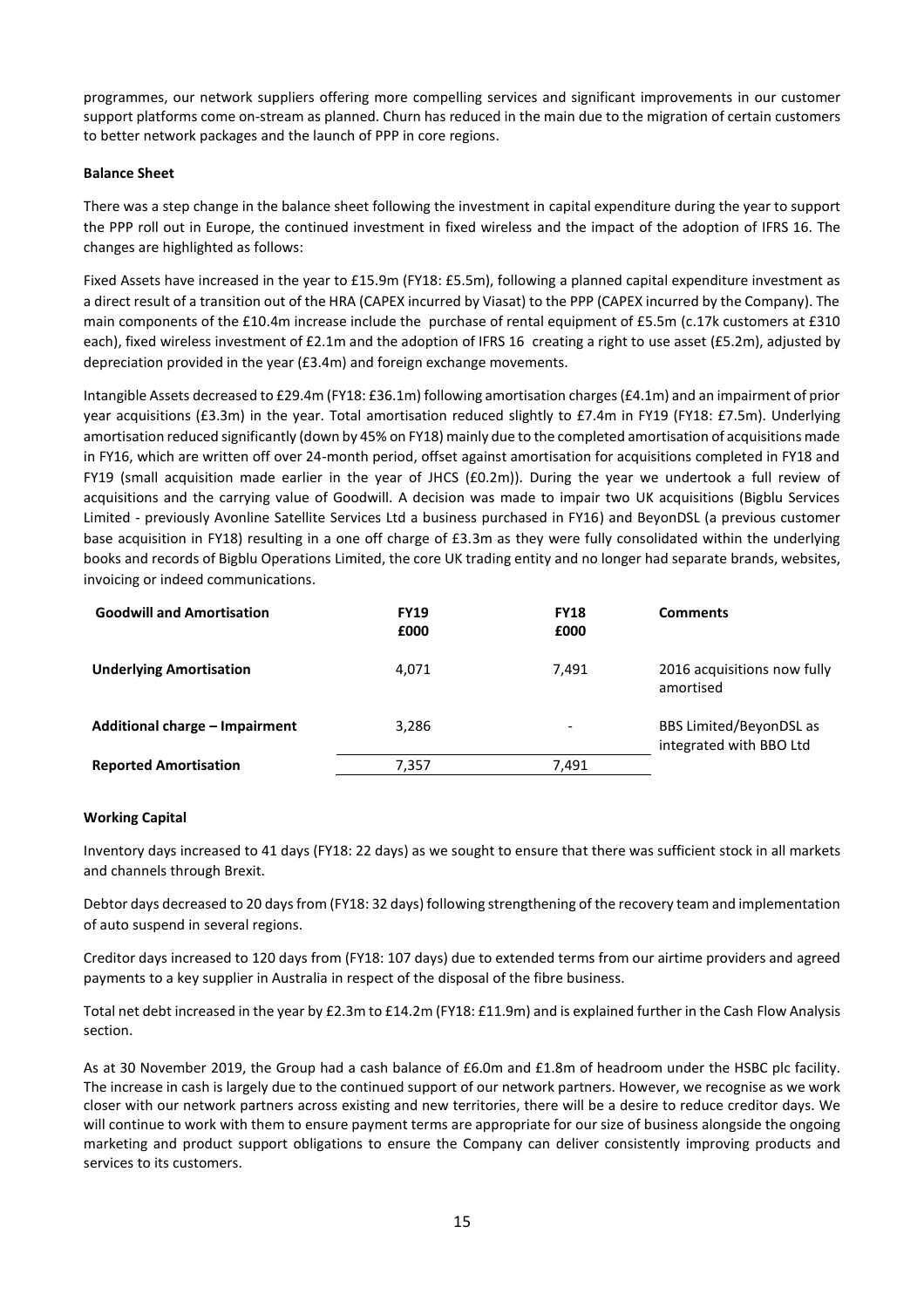## **Cash Flow Analysis:**

## *Underlying Cashflow performance*

The underlying cash flow performance analysis seeks to clearly identify underlying cash generation within the Company and separately identify the cash impact of M&A activities, identified exceptional items and the treatment of IFRS 16 and is presented as follows:

|                                                                                    |                | <b>Audited</b><br>12 months to | <b>IFRS 16</b><br>Impact | <b>Audited</b><br>12 months to | <b>Audited</b><br>12 months to |
|------------------------------------------------------------------------------------|----------------|--------------------------------|--------------------------|--------------------------------|--------------------------------|
|                                                                                    |                | 30 November<br>(Pre IFRS 16)   |                          | 30 November                    | 30 November                    |
|                                                                                    |                | 2019<br>£000                   | 2019<br>£000             | 2019<br>£000                   | 2018<br>£000                   |
| <b>Underlying adjusted EBITDA</b>                                                  |                | 10,208                         |                          | 10,208                         | 6,806                          |
| <b>IFRS 16 adoption</b>                                                            | $\mathbf{1}$   |                                | 1,487                    | 1,487                          |                                |
| <b>Revised underlying adjusted EBITDA</b>                                          |                | 10,208                         | 1,487                    | 11,695                         | 6,806                          |
| Underlying movement of working capital                                             | $\overline{2}$ | 2,426                          |                          | 2,426                          | 2,824                          |
| Forex and non-cash                                                                 | 3              | (1, 518)                       | 24                       | (1, 494)                       | (2, 228)                       |
| Underlying operating cash flow before interest,<br>tax Capex and exceptional items | 4              | 11,116                         | 1,511                    | 12,627                         | 7,402                          |
| Tax and interest paid                                                              | 5              | (1,862)                        | (282)                    | (2, 144)                       | (1, 496)                       |
| <b>Purchase of Assets</b>                                                          | 6              | (8,913)                        |                          | (8,913)                        | (2, 282)                       |
| Underlying free cash flow before exceptional<br>and M&A items                      |                | 341                            | 1,229                    | 1,570                          | 3,624                          |
| <b>Cash Exceptional items</b>                                                      | 7              | (3, 337)                       |                          | (3, 337)                       | (5, 152)                       |
| <b>Cash impact of M&amp;A Activity</b>                                             | 8              | (2,093)                        |                          | (2,093)                        | 2,620                          |
| Underlying free cash flow after exceptional and<br><b>M&amp;A</b> items            |                | (5,089)                        | 1,229                    | (3,860)                        | 1,092                          |
| <b>Investing activities</b>                                                        | 9              | (865)                          |                          | (865)                          | (13, 667)                      |
| <b>Financing activities</b>                                                        | 10             | 6,876                          | (1, 229)                 | 5,647                          | 14,190                         |
| <b>INCREASE IN CASH BALANCES</b>                                                   |                | 922                            |                          | 922                            | 1,615                          |

- 1) IFRS 16 is shown as an adjusted item between underlying adjusted EBITDA and revised underlying adjusted EBITDA. The £1.5m is offset by £1.2m in Financing activities and £0.3m in non - cash interest. The net impact therefore eliminates to zero on the increase in cash balances.
- 2) Underlying movement in working capital was a benefit of £2.4m (FY18: £2.8m). This is despite a precautionary measure to increase stock by £2.1m towards the end of the year to support the PPP growth strategy. Working capital benefitted from an increase in creditors as a result of the agreed deferred payment of £3.2m for PPP kit.
- 3) Forex and non-cash outflow of £1.5m (FY18: Outflow £2.2m) relate to the exchange movement in the Condensed consolidated statement of comprehensive income and the Condensed consolidated statement of financial position, as well as costs/income where there is no impact on operating cashflow.
- 4) This resulted in an underlying operating cash flow before Interest, Tax, Capital expenditure and Exceptional items of £12.6m (FY18: £7.4m), and an underlying operating cash flow to EBITDA conversion of 123.7% (FY18: 108.7%).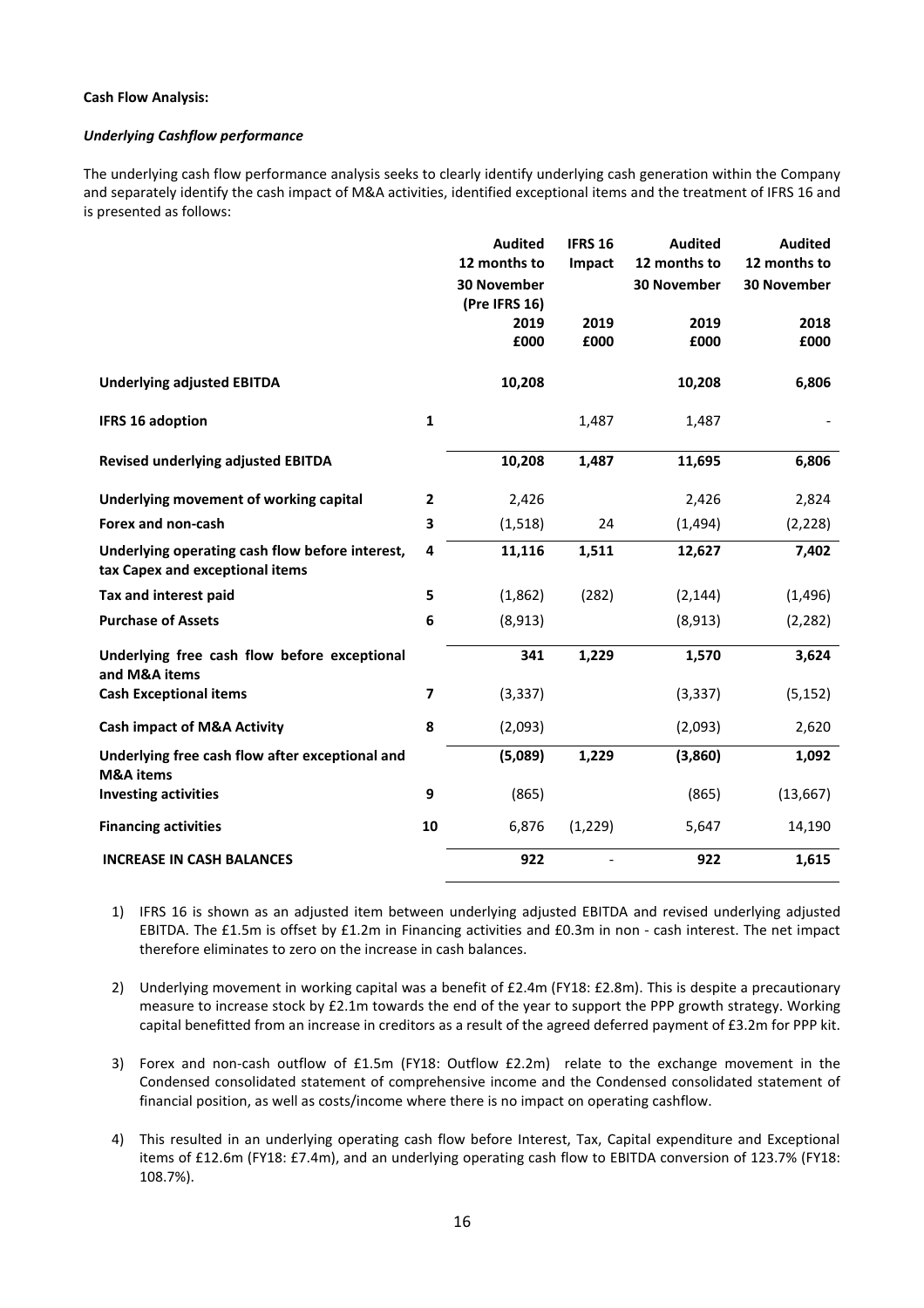- 5) Tax and interest paid was £2.1m (FY18: £1.5m) with the difference to the condensed consolidated statement of comprehensive income being accrued interest of £0.5m.
- 6) Purchase of assets in FY19 were £8.9m. These purchases covered the rental equipment of £5.5m, fixed wireless investment of £2.1m, as well as installations and IT costs of £1.3m.
- 7) Cash Exceptional items of £3.3m (FY18: £5.2m) is net of non-cash exceptional items including provisions made in accordance with IAS 37 which are expected to be incurred in 2020.
- 8) Cash impact of M&A activity was an outflow of £2.2m (FY18: £2.6m inflow) and includes the £2.0m deferred consideration paid to previous owners of Quickline (UK £2.0m) and Sat Internet (Germany £0.2m) - it was accrued in 2018 and reversed in 2019 with the majority relating to the payment to Quickline for exceeding their set performance criteria.
- 9) Purchase of intangibles in FY19 was £0.7m compared to £1.5m in FY18 due to less M&A activity. FY19 consists of Software development costs of our Pathfinder project. FY18 covered both the Italian and German assets acquired at acquisition.

In addition, there were purchase of investments in FY19 relating to the acquisition of JHCS (£0.2m) compared to £8.2m in FY18 which related to the acquisitions of the Italian and German businesses.

10) a. In FY19 the major financing activities related to the:

- Company draw down of an additional £3.3m from the RCF with HSBC plc to support the deferred consideration payment to QCL (£2.0m) and earnout amounts paid the Italian and German business after 1 year of performance.
- £3.6m, net, was received due to the part disposal (30.3%) to new Shareholders of Quickline.
- Principal elements of lease payments in relation to IFRS 16 adoption (Outflow £1.2m)

b. In FY18 the major financing activities related to:

- The share issue for £12m to fund the acquisitions of the Italian and German businesses, offset by £0.1m of costs.
- The drawdown of  $E0.4$ m from the RCF and the receipt of  $E1.5$ m in cash from the acquisitions.

This resulted in an underlying Free Cash Flow in the year being an outflow of £3.9m (FY18: inflow £1.1m)

## *Statutory Cash flow Analysis*

Operating cash flows improved to £7.2m in FY19 (FY18: £4.9m) in an improvement of 48% reflecting in the main an improvement in Adjusted EBITDA. This results in an operating cash flow to adjusted EBITDA (pre IFRS 16 adjustment) conversion of 62% (FY18: 72%).

In terms of working capital, during the year we have had great support from our main airtime suppliers and we will continue to work with them to ensure that trading and payment terms are appropriate alongside marketing and product support to ultimately ensure that the customer continues to get better product offerings.

Tax and interest paid increased to £2.1m in FY19 from £1.5m in FY18 following the increase in the RCF facilities during the year and the interest element in relation to the adoption of IFRS 16 (£0.3m)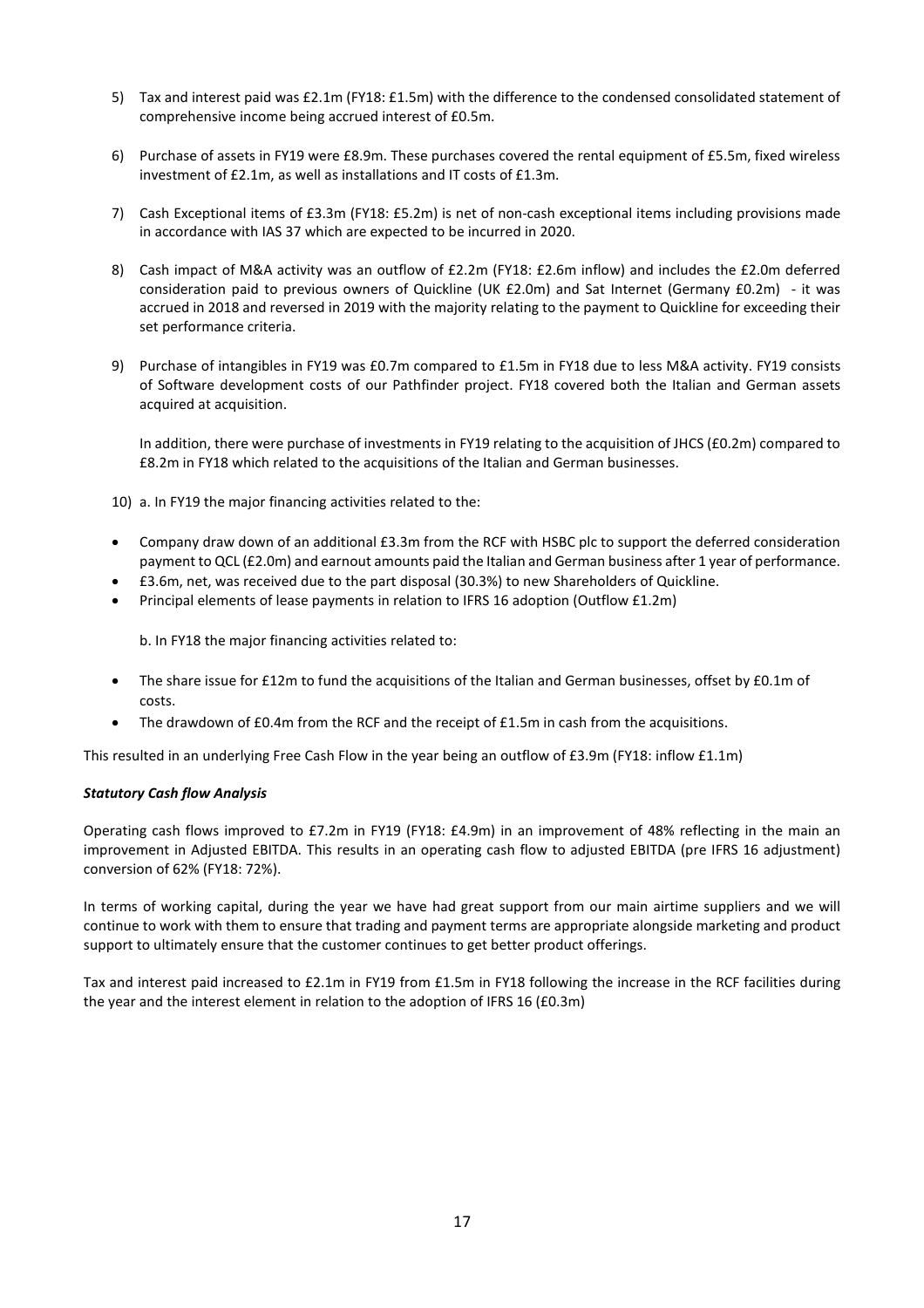The net summary of the above is an equity free cash outflow of (£3.9m) in FY19 from a £1.1m inflow in FY18 and is summarised as follows:

|                                                                                                                  | <b>Unaudited</b><br>12 months to<br><b>30 November</b><br>2019<br>£000 | <b>Audited</b><br>12 months to<br><b>30 November</b><br>2018<br>£000 |
|------------------------------------------------------------------------------------------------------------------|------------------------------------------------------------------------|----------------------------------------------------------------------|
| Consistent with 2018 presentation and accounting policy -<br><b>UNDERLYING Operating Cash Flows</b>              | 6,915                                                                  | 4,870                                                                |
| Changes due to accounting policy                                                                                 |                                                                        |                                                                      |
| IFRS 16                                                                                                          | 282                                                                    |                                                                      |
| Consistent with 2019 presentation and accounting policy -<br><b>UNDERLYING Operating Cash Flows</b> <sup>1</sup> | 7,197                                                                  | 4,870                                                                |
| Purchase of assets<br>Interest and Tax                                                                           | (8,913)<br>(2, 144)                                                    | (2,282)<br>(1,496)                                                   |
| Equity free cash flow (outflow)/inflow                                                                           | (3,860)                                                                | 1,092                                                                |

*<sup>1</sup>Underlying Operating Cash flowsis before interest, tax and exceptional items relating to M&A, integration costs and investment in network partnerships*

## *Operating analysis – isolating impact of M&A and exceptional items*

As a result of the changes to adjusted EBITDA and the Cash generated by operations we also set out below a comparison of the ratio under the old and new basis

| Cash generated by operations / adjusted EBITDA          | 2019 | 2018 |
|---------------------------------------------------------|------|------|
|                                                         | %    | %    |
| As reported for 2018 presentation and accounting policy | 67   |      |
| Consistent with 2019 presentation and accounting policy | 62   |      |

Using the new basis (due to the adoption of IFRS 16), the cash conversion from operations has reduced by 10 ppts being 5 ppts on like for like basis and 5 ppts impact from IFRS 16 increasing EBITDA. This reduction is due to the 50% increase in adjusted EBITDA £10.2m (FY18: £6.8m) and cash generated from operating activities increasing by 48% to £7.2m (FY18: £4.9m), which subsequently reduces the cash conversion percentage.

#### **Net debt comprises:**

|                 | <b>Audited</b> | <b>Audited</b> |
|-----------------|----------------|----------------|
|                 | 12 months to   | 12 months to   |
|                 | 30 November    | 30 November    |
|                 | 2019           | 2018           |
|                 | £000           | £000           |
| Cash            | 5,989          | 5,067          |
| <b>Debt</b>     | (20, 187)      | (16, 979)      |
| <b>Net Debt</b> | (14, 198)      | (11, 912)      |

Net debt increased by £2.3m in the period to £14.2m from £11.9m. Cash increased by £1m and debt increased by £3.3m. Debt increased following drawdowns of the RCF facility with HSBC plc which were required to support the purchase of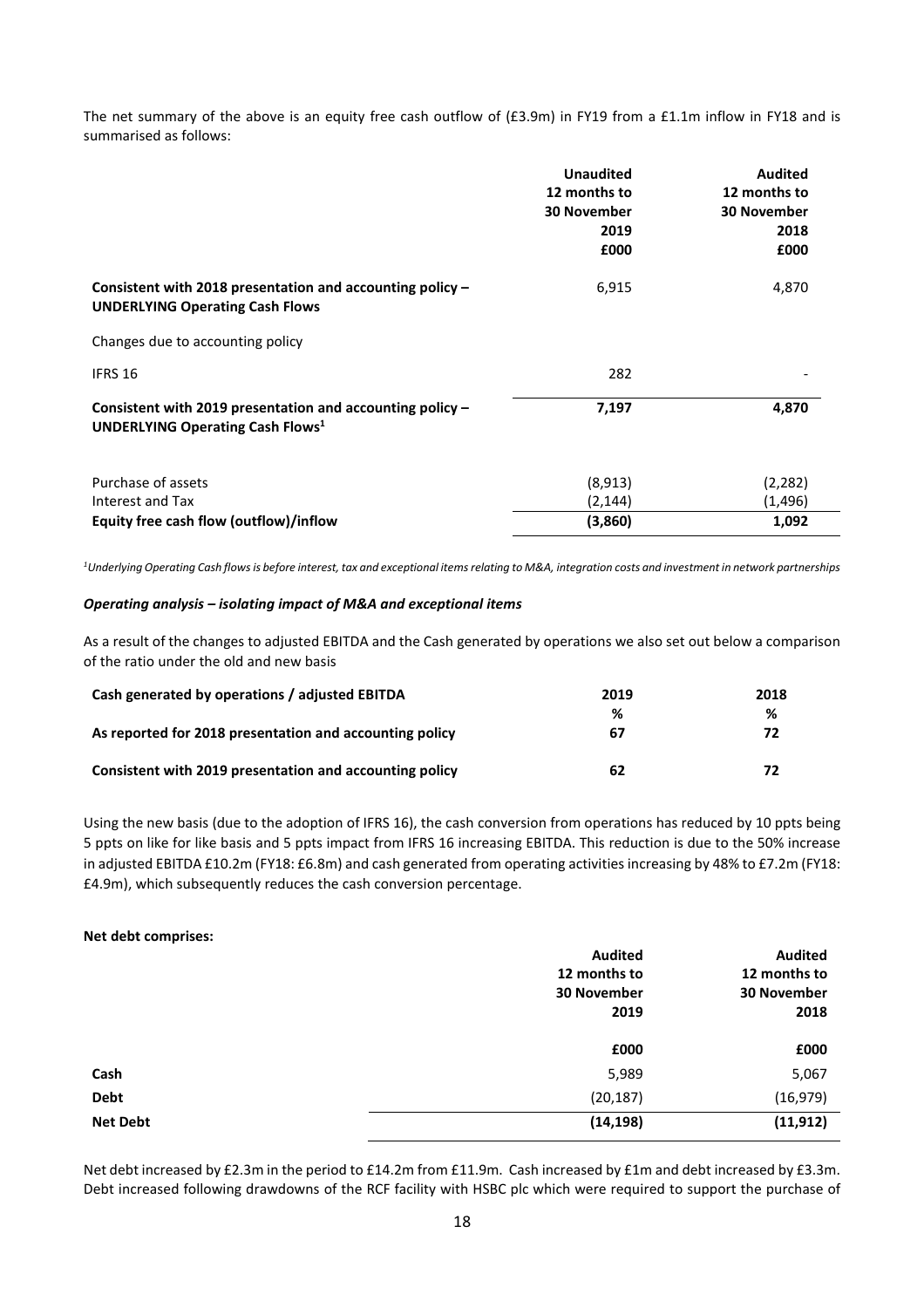fixed assets of £8.8m (FY18: £2.3m) and support Quickline's earnout payment of £2m following successful post acquisition performance.

The table above excludes the lease liabilities of £5.7m recognised for the first time in 2019 after the adoption of IFRS 16. Including this amount would give a total net debt of £19.9m and a ratio of net debt to adjusted EBITDA of 1.70x. For covenant reporting this has no impact.

## *Statutory EPS and Adjusted EPS*

Statutory EPS loss pershare improved to 13.9p from 25.8p. As for EBITDA, the revision to accounting policies and changes in presentation impact the results. We have therefore provided a reconciliation to previous presentation and policies to aid users of these accounts EPS movement following IFRS 16 adoption is (0.1)p due to the foreign exchange element of the calculations:

|                                                          | <b>Statutory EPS Pence</b> |                          |               |
|----------------------------------------------------------|----------------------------|--------------------------|---------------|
|                                                          | <b>Audited</b>             | <b>Audited</b>           |               |
|                                                          | 12 months to               | 12 months to             |               |
|                                                          | <b>30 November</b>         | <b>30 November</b>       |               |
|                                                          | 2019                       | 2018                     | <b>Growth</b> |
| As reported with 2018 presentation and accounting policy | (13.8)                     | (25.8)                   | 47%           |
| Changes due to accounting policy                         |                            |                          |               |
| <b>IFRS 16</b><br>$\overline{\phantom{a}}$               | (0.1)                      | $\overline{\phantom{a}}$ |               |
| Consistent with 2019 presentation and accounting policy  | (13.9)                     | (25.8)                   | 47%           |

Adjusted EPS improved to 8.2p versus an adjusted EPS loss of 0.2p in FY18.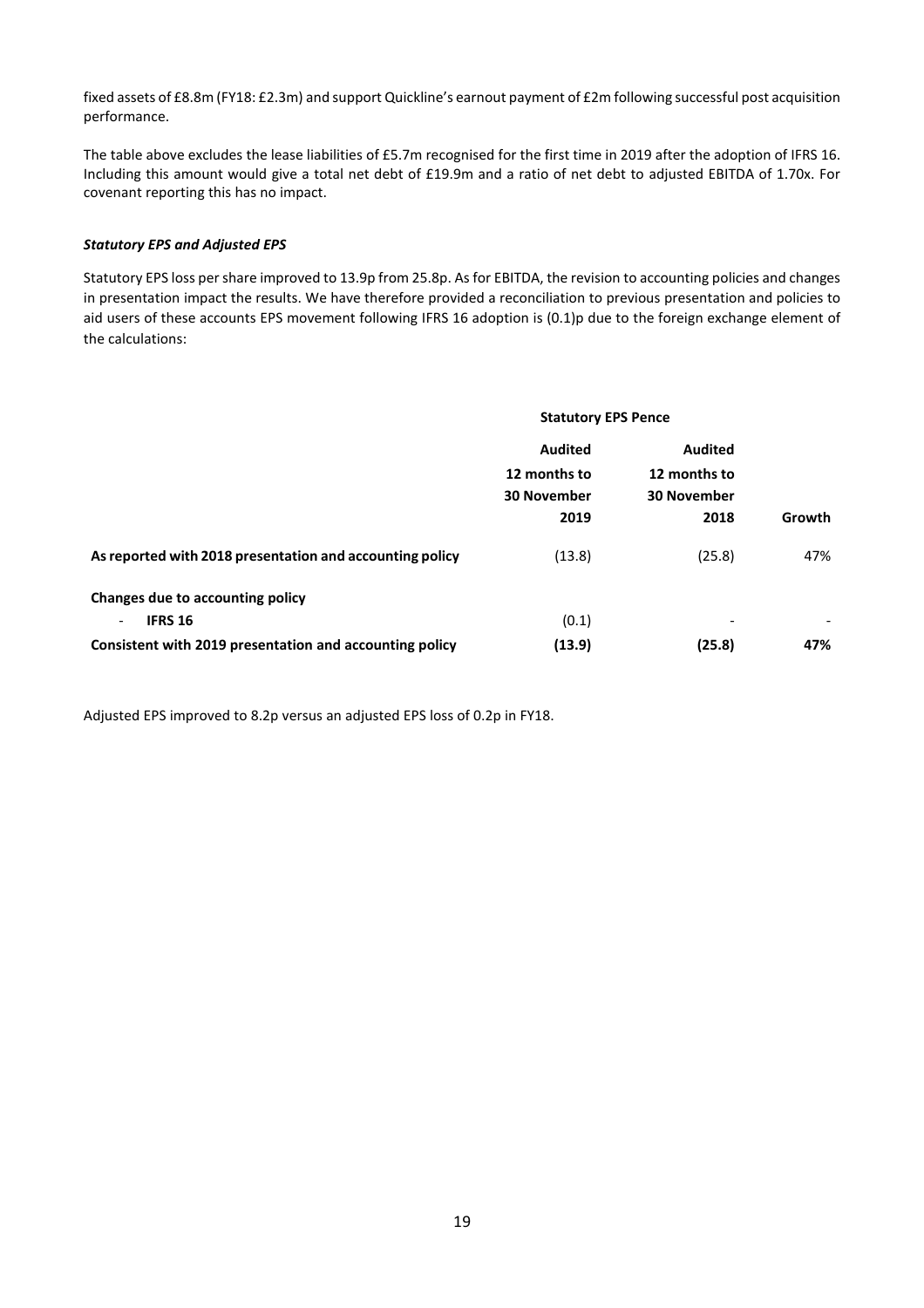**Condensed consolidated statement of comprehensive income**

**12 months ended 30 November 2019**

|                                                                                 | Note | <b>Audited</b><br>12 months to 30<br><b>November</b><br>2019<br>£000 | <b>Audited</b><br>12 months to 30<br><b>November</b><br>2018<br>£000 |
|---------------------------------------------------------------------------------|------|----------------------------------------------------------------------|----------------------------------------------------------------------|
| Revenue                                                                         |      | 62,088                                                               | 55,351                                                               |
| Cost of goods sold                                                              |      | (34, 868)                                                            | (32, 860)                                                            |
| <b>Gross Profit</b>                                                             |      | 27,220                                                               | 22,491                                                               |
| Distribution and administration expenses                                        | 2    | (20, 883)                                                            | (21, 370)                                                            |
| Depreciation<br>Depreciation - IFRS 16<br>Amortisation<br><b>Operating Loss</b> |      | (3, 365)<br>(1, 245)<br>(7, 357)<br>(5,630)                          | (6,629)<br>(7, 491)<br>(12,999)                                      |
| Interest Payable                                                                |      | (2,622)                                                              | (2, 167)                                                             |
| <b>Loss before Tax</b>                                                          |      | (8, 252)                                                             | (15, 166)                                                            |
| Tax on continuing Operations                                                    |      | 231                                                                  | 1,870                                                                |
| Loss for the period                                                             |      | (8,021)                                                              | (13, 296)                                                            |
| Foreign currency translation difference                                         |      | (879)                                                                | (394)                                                                |
| <b>Total comprehensive Income</b>                                               |      | (8,900)                                                              | (13,690)                                                             |
| <b>Owners of Bigblu Broadband Plc</b><br><b>Minority Interest</b>               |      | (8, 816)<br>(84)                                                     | (13,690)                                                             |

**Loss per share**

 $\overline{\mathsf{I}}$  $\begin{array}{c} \end{array}$ 

**Basic and diluted 3 (13.9p) (25.8p)**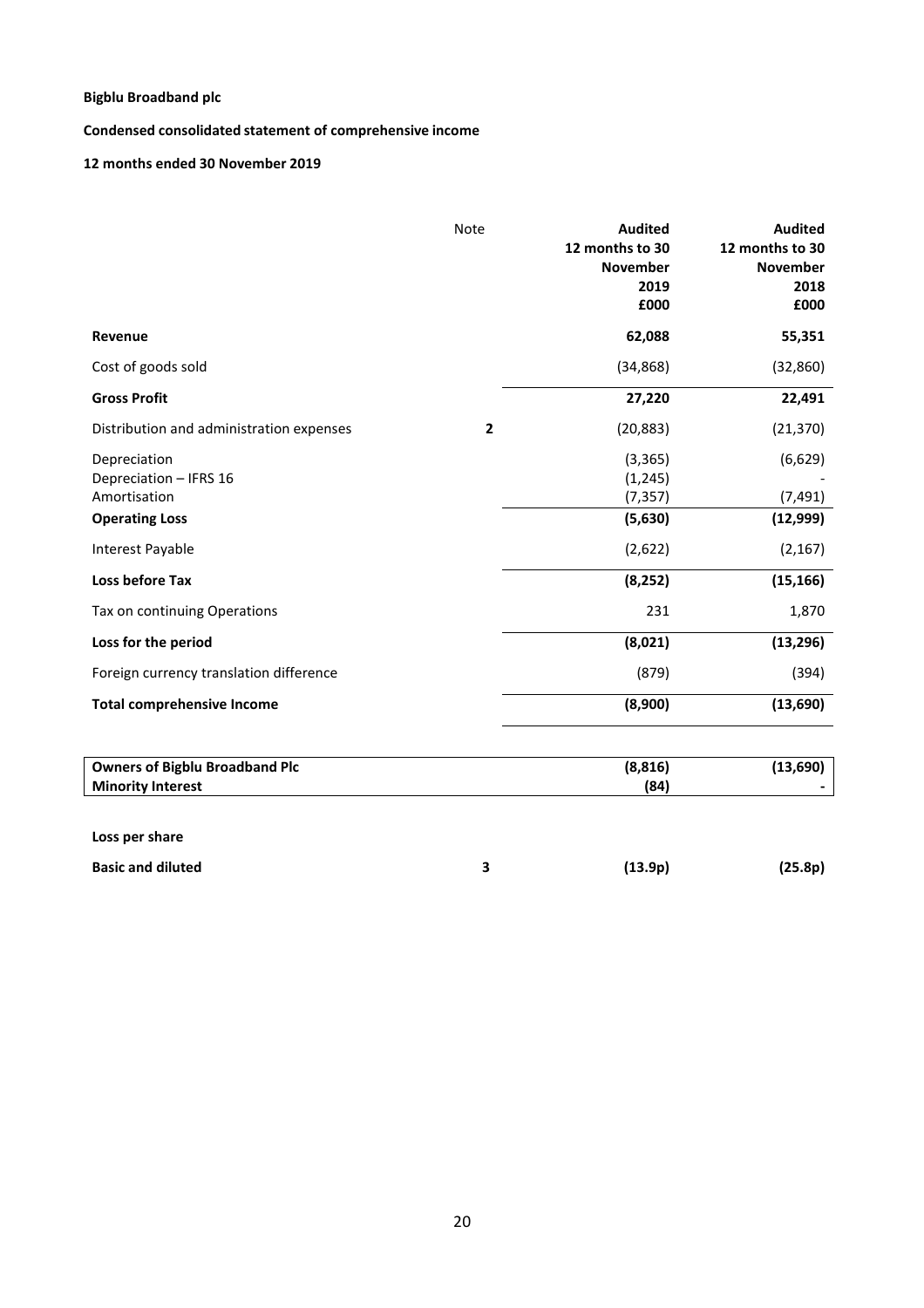# **Condensed consolidated statement of financial position**

# **As at 30 November 2019**

|                                                      |   | As at               | As at            |
|------------------------------------------------------|---|---------------------|------------------|
|                                                      |   | 30 November<br>2019 | 30 November 2018 |
|                                                      |   | £000                | £000             |
| <b>Non-Current Assets</b>                            |   |                     |                  |
| Intangible assets                                    |   | 29,362              | 36,087           |
| Property Plant and Equipment                         |   | 15,865              | 5,517            |
| Investments<br>Deferred Tax asset                    |   | 52<br>643           | 53<br>882        |
| <b>Total Fixed Assets</b>                            |   | 45,922              | 42,539           |
|                                                      |   |                     |                  |
| <b>Current Assets</b>                                |   |                     |                  |
| Inventory                                            |   | 3,911               | 1,950            |
| <b>Trade Debtors</b>                                 |   | 2,618               | 4,811            |
| <b>Other Debtors</b>                                 |   | 5,707               | 5,082            |
| Cash and Cash Equivalents                            |   | 5,989               | 5,067            |
| <b>Total Current Assets</b>                          |   | 18,225              | 16,910           |
| <b>Current Liabilities</b>                           |   |                     |                  |
| <b>Trade Payables</b>                                |   | (11,750)            | (9,677)          |
| Recurring Creditors and Accruals                     |   | (6, 162)            | (9, 226)         |
| <b>Other Creditors</b>                               |   | (12, 117)           | (9, 456)         |
| Payroll taxes and VAT                                |   | (2,760)             | (2,954)          |
| <b>Total Current Liabilities</b>                     |   | (32, 789)           | (31, 313)        |
|                                                      |   |                     |                  |
| <b>Non-Current Liabilities</b>                       |   |                     |                  |
| Loans and debt facilities                            |   | (20, 187)           | (16, 979)        |
| Other payables                                       |   | (4,409)             | (409)            |
| Deferred taxation                                    |   | (234)               | (657)            |
| <b>Total Non-Current Liabilities</b>                 |   | (24, 830)           | (18, 045)        |
| <b>Total Liabilities</b>                             |   | (57, 619)           | (49, 358)        |
| <b>Net Assets</b>                                    |   | 6,528               | 10,091           |
|                                                      |   |                     |                  |
| <b>Equity</b>                                        |   |                     |                  |
| <b>Share Capital</b>                                 |   | 8,636               | 8,506            |
| <b>Share Premium</b>                                 |   | 23,900              | 23,900           |
| <b>Other Reserves</b>                                | 4 | 13,025              | 12,272           |
| <b>Revenue Reserves</b>                              |   | (42, 412)           | (34, 587)        |
| Capital & Reserves attributable to owners            |   | 3,149               | 10,091           |
| of Bigblu Broadband Plc<br>Non-controlling interests |   | 3,379               |                  |
| <b>Total Equity</b>                                  |   | 6,528               | 10,091           |
|                                                      |   |                     |                  |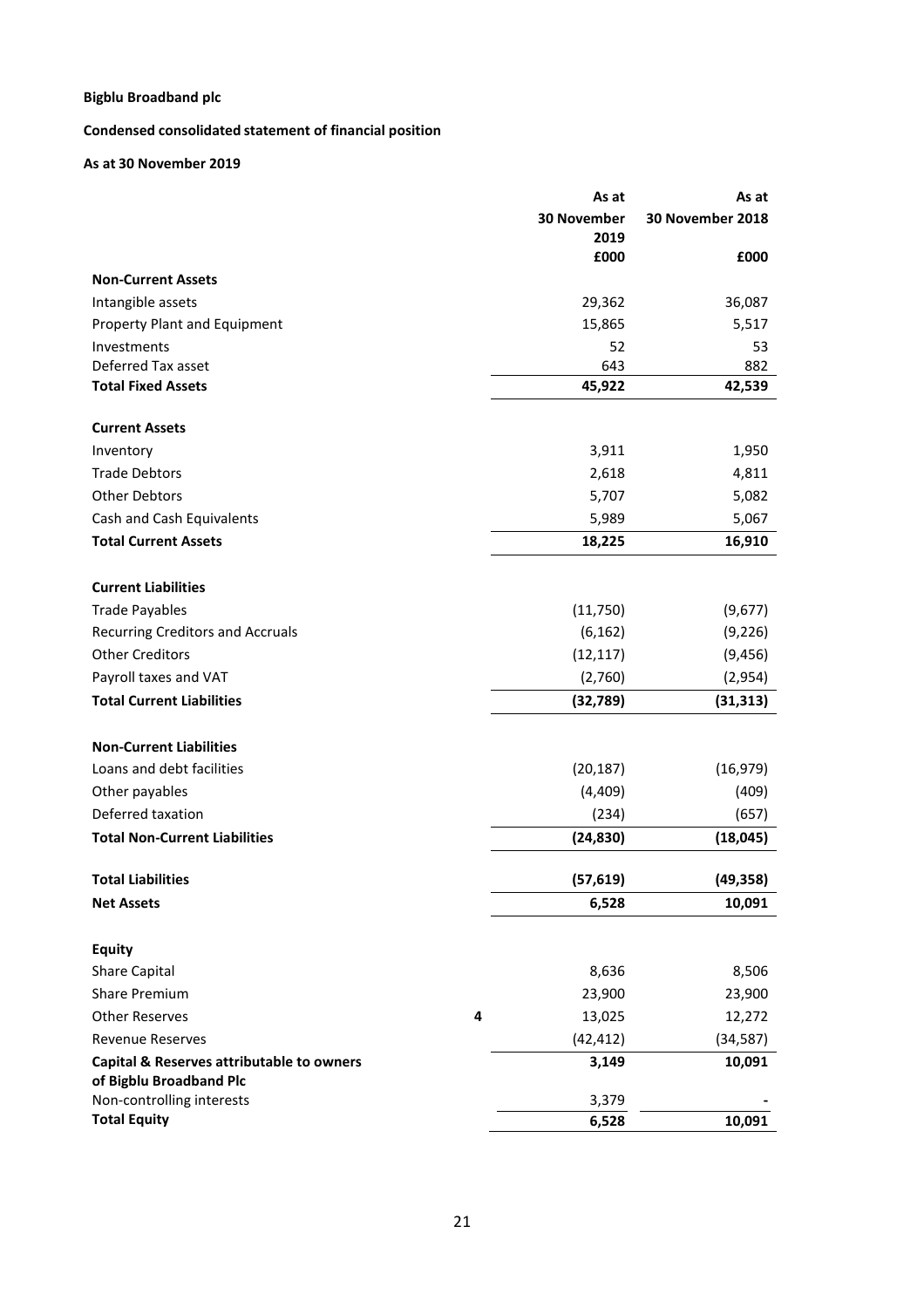# **Condensed consolidated Cash Flow Statement**

# **12 Months Ended 30 November 2019**

|                                                                                                                                      | <b>Audited</b>                          | <b>Audited</b>                     |
|--------------------------------------------------------------------------------------------------------------------------------------|-----------------------------------------|------------------------------------|
|                                                                                                                                      | 12 months ended                         | 12 months ended                    |
|                                                                                                                                      | <b>30 November</b><br>2019<br>£000      | <b>30 November</b><br>2018<br>£000 |
| Operating Loss after tax for the year                                                                                                | (8,021)                                 | (13, 296)                          |
| Interest                                                                                                                             | 2,622                                   | 2,167                              |
| Taxation                                                                                                                             | (231)                                   | (1,870)                            |
| Release of grant creditors                                                                                                           | (605)                                   | (2, 556)                           |
| Amortisation of intangible assets<br>Impairment of goodwill<br>Depreciation charge<br>Depreciation - IFRS 16<br>Share based payments | 4,071<br>3,286<br>3,365<br>1,245<br>437 | 7,491<br>6,629<br>395              |
| Foreign exchange variance and other non-cash items                                                                                   | 118                                     | (130)                              |
| Movement in working capital                                                                                                          | 910                                     | 6,040                              |
| Operating cash flows after movements in working capital                                                                              | 7,197                                   | 4,870                              |
| Interest paid                                                                                                                        | (2, 144)                                | (1, 478)                           |
| Tax paid                                                                                                                             |                                         | (18)                               |
| Net cash generated in operating activities                                                                                           | 5,053                                   | 3,374                              |
| <b>Investing activities</b>                                                                                                          |                                         |                                    |
| Purchase of assets                                                                                                                   | (8,913)                                 | (2, 282)                           |
| Purchase of intangibles                                                                                                              | (665)                                   | (5,498)                            |
| Purchase of investments                                                                                                              | (200)                                   | (8, 169)                           |
| Net cash used in investing activities                                                                                                | (9,778)                                 | (15, 949)                          |
| <b>Financing activities</b>                                                                                                          |                                         |                                    |
| Proceeds from issue of ordinary share capital                                                                                        | 37                                      | 11,948                             |
| Proceeds from loans                                                                                                                  | 3,350                                   | 400                                |
| Cash within subsidiaries acquired                                                                                                    |                                         | 1,491                              |
| Investment by non-controlling interest                                                                                               | 3,631                                   |                                    |
| Loans paid/within subsidiaries acquired<br>Principal elements of lease payments                                                      | (142)<br>(1, 229)                       | 351                                |
| Cash generated from financing activities                                                                                             | 5,647                                   | 14,190                             |
| Net increase in cash and cash equivalents                                                                                            | 922                                     | 1,615                              |
| Cash and cash equivalents at beginning of period                                                                                     | 5,067                                   | 3,452                              |
| Cash and cash equivalents at end of period                                                                                           | 5,989                                   | 5,067                              |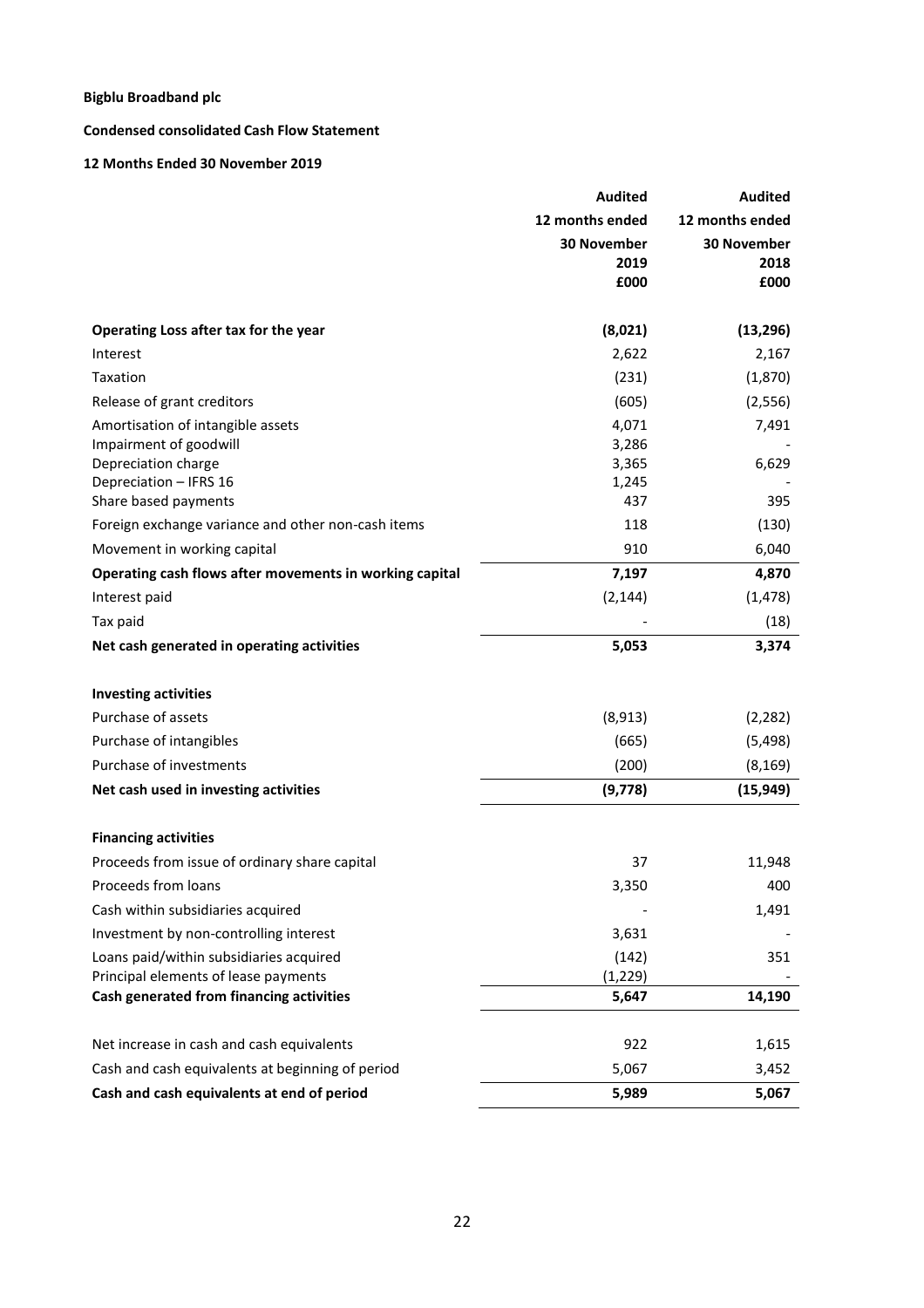**Condensed consolidated Reserves Movement**

**12 Months Ended 30 November 2019**

|                                                                      | <b>Share Capital</b> | <b>Share</b><br>Premium | Other<br><b>Reserves</b> | Revenue<br><b>Reserve</b> | <b>Total</b>    |
|----------------------------------------------------------------------|----------------------|-------------------------|--------------------------|---------------------------|-----------------|
|                                                                      | £000                 | £000                    | £000                     | £000                      | £000            |
|                                                                      |                      |                         | Note 4                   |                           |                 |
| At 1 <sup>st</sup> December 2018                                     | 6,826                | 23,900                  | (497)                    | (20, 897)                 | 9,332           |
| Profit / (Loss) for the period                                       |                      |                         |                          | (13, 296)                 | (13, 296)       |
| Issue of shares                                                      | 1,680                |                         | 12,010                   |                           | 13,690          |
| Share option reserve                                                 |                      |                         | 395                      |                           | 395             |
| Foreign Exchange Translation                                         |                      |                         | 364                      | (394)                     | (30)            |
| <b>Other Movements</b>                                               |                      |                         |                          |                           |                 |
| At 30th November 2018                                                | 8,506                | 23,900                  | 12,272                   | (34, 587)                 | 10,091          |
| Change in accounting policy - IFRS 16                                |                      |                         |                          | (550)                     | (550)           |
| Profit / (Loss) for the period<br>Issue of shares                    | 130                  |                         | 385                      | (7, 937)                  | (7, 937)<br>515 |
| Share option reserve                                                 |                      |                         | 437                      |                           | 437             |
| Foreign Exchange Translation                                         |                      |                         | (69)                     | (879)                     | (948)           |
| Disposal of non-controlling interest in<br>subsidiary                |                      |                         |                          | 1,541                     | 1,541           |
| Capital & Reserves attributable to<br>owners of Bigblu Broadband Plc | 8,636                | 23,900                  | 13,025                   | (42, 412)                 | 3,149           |
| Sale of non-controlling interest in<br>subsidiary                    |                      |                         |                          | 3,379                     | 3,379           |
| At 30th November 2019                                                | 8,636                | 23,900                  | 13,025                   | (39,003)                  | 6,528           |

## **Non-Controlling Interest**

The loss attributable to shareholders is £7.9m, which represents the loss for the financial year of £8.0m (2018: £13.3m) less the loss attributable to non-controlling interests of £0.1m (2018: nil). The £3.4m represents the carrying value of the non-controlling interest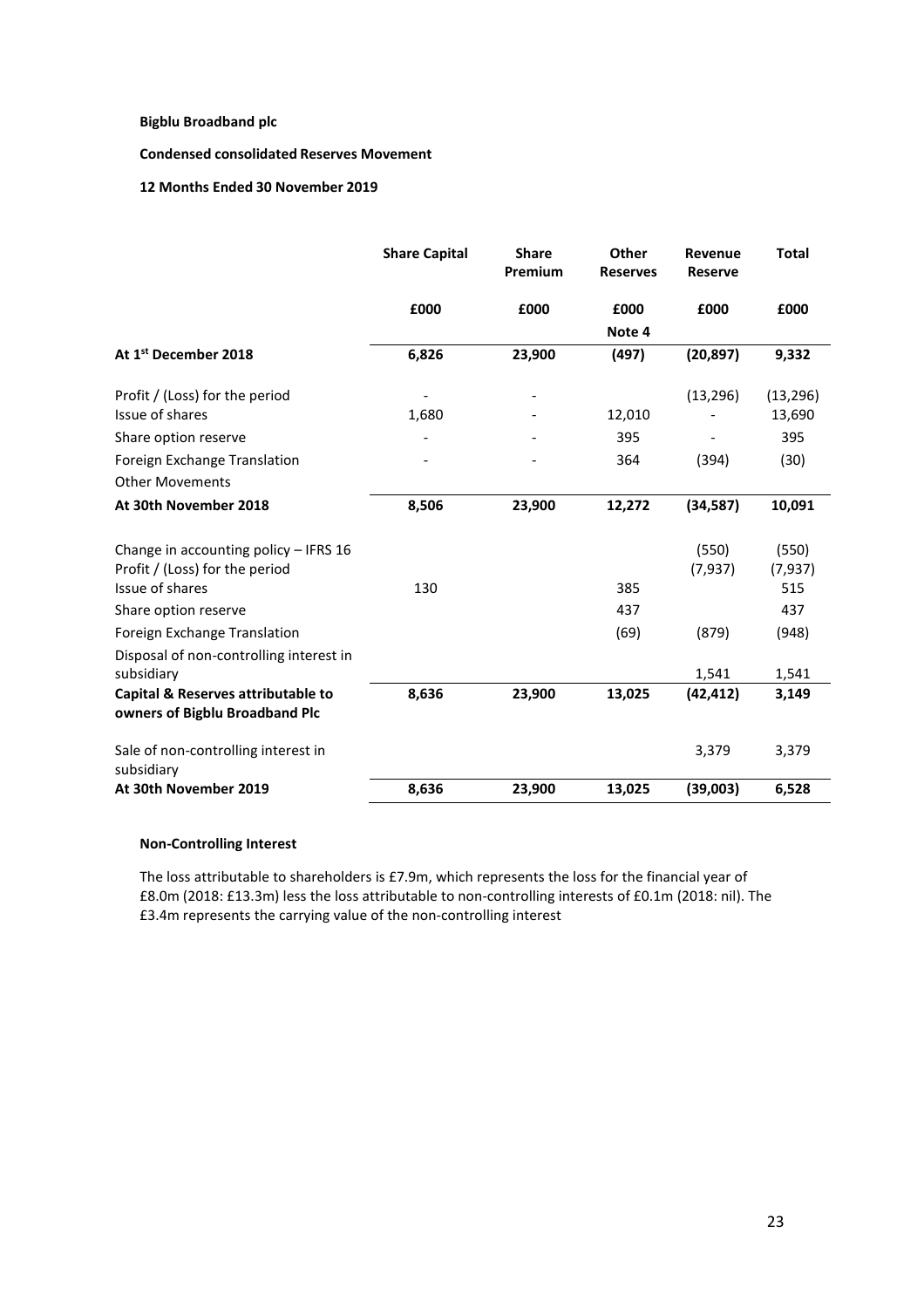**Notes to the financial statements**

## **For the period ended 30 November 2019**

#### **1. Presentation of financial information and accounting policies**

#### *Basis of preparation*

The condensed consolidated financial statements are for the full year to 30 November 2019.

The nature of the Company's operations and its principal activities is the provision of last mile (incorporating Satellite and Wireless) broadband telecommunications and associated / related services and products.

The company prepares its consolidated financial statements in accordance with International Accounting Standards ("IAS") and International Financial Reporting Standards ("IFRS") as adopted by the EU. The financial statements have been prepared on the historical cost basis, except for the revaluation of financial instruments.

The preparation of financial statements in conformity with IFRS requires management to make judgements, estimates and assumptions that affect the application of policies and reported amounts in the financial statements. The areas involving a higher degree of judgement or complexity, or areas where assumptions or estimates are significant to the financial statements are disclosed further. The principal accounting policies set out below have been consistently applied to all the periods presented in these financial statements, except as stated below.

## **Going concern**

The Group's business activities, together with the factors likely to affect its future development, performance and position are set out in the Chief Executive Report. The financial position of the Group, its cash flows and liquidity position are described in the Finance Review.

As at 30 November 2019 the Group generated an adjusted EBITDA before a number of non-cash and start-up costs expenses in the Condensed consolidated statement of financial position, of £10.2m (2018: £6.8m), and with cash inflow from operations of £7.2m (2018: inflow of £4.9m) and a net increase in cash and cash equivalents of £0.9m in the year (2018: increase £1.6m). The Group balance sheet showed net cash at 30 November 2019 of £6.0m (2018: £5.1m).

Having reviewed the Group's budgets, projections and funding requirements, and taking account of reasonable possible changes in trading performance over the next twelve months, particularly in light of COVID 19 risks and counter measures, the Directors believe they have reasonable grounds for stating that the Group has adequate resources to continue in operational existence for the foreseeable future. Accordingly, the Directors continue to adopt the going concern basis in preparing the Annual Report and Accounts.

The Board has concluded that no matters have come to its attention which suggest that the Group will not be able to maintain its current terms of trade with customers and suppliers or indeed that it could not adopt relevant measures as outlined in the Strategic report to reduce costs and free cash flow. The latest management information in terms of volumes, debt position, ARPU and Churn are in fact showing a positive position compared to prior year and budget as a result of each government's response to COVID-19 resulting in the remote working position of individuals across our key territories. The forecasts for the combined Group projections, taking account of reasonably possible changes in trading performance, indicate that the Group has sufficient cash available to continue in operational existence throughout the forecast year and beyond. The Board has considered various alternative operating strategies should these be necessary and are satisfied that revised operating strategies could be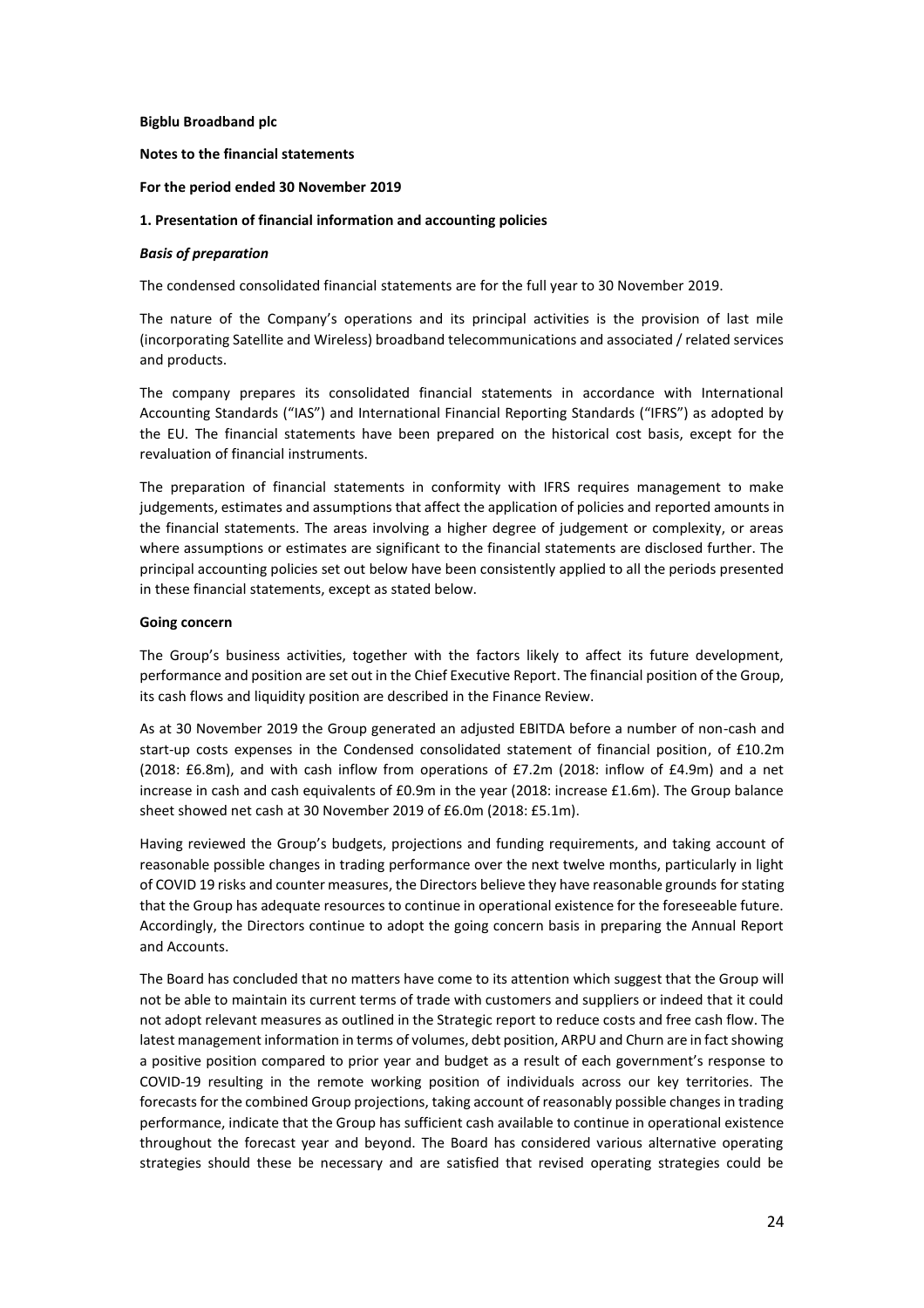adopted if and when necessary. As a consequence, the Board believes that the Group is well placed to manage its business risks, and longer-term strategic objectives, successfully.

## **Estimates and judgments**

The preparation of a condensed set of financial statements requires management to make judgments, estimates and assumptions about the carrying amounts of assets and liabilities at each period end. The estimates and associated assumptions are based on historical experience and other factors that are considered to be relevant. Actual results may differ from these estimates. The estimates and underlying assumptions are reviewed on an ongoing basis.

In preparing these condensed set of consolidated financial statements, the significant judgments made by management in applying the Company's accounting policies and the key sources of estimating uncertainty were principally the same as those applied to the Company's and Individual company's financial statements for the year ended 30 November 2019.

## **Basis of consolidation**

The condensed consolidated financial statements comprise the financial statements of Satellite Solutions Worldwide Group plc and its controlled entities. The financial statements of controlled entities are included in the consolidated financial statements from the date control commences until the date control ceases.

The financial statements of subsidiaries are prepared for the same reporting period as the parent company, using consistent accounting policies. All inter-company balances and transactions have been eliminated in full.

#### **2. Distribution and Administration Expenditure**

Distribution and administration costs are analysed as follows:

|                                                                            | <b>FY19</b> | <b>FY18</b> |
|----------------------------------------------------------------------------|-------------|-------------|
|                                                                            | £000        | £000        |
|                                                                            |             |             |
| Employee related costs                                                     | 13,118      | 12,696      |
| Marketing and communication costs                                          | 1,926       | 1,176       |
| Logistics, Finance, IT, banking, insurance AIM and Other<br>costs          | 503         | 1,813       |
| <b>Underlying costs</b>                                                    | 15,547      | 15,685      |
| % of Revenue                                                               | 25.0%       | 28.3%       |
|                                                                            |             |             |
| Share based payments                                                       | 437         | 395         |
| Fundraise, legal and related costs associated with<br>acquisition activity | 2,431       | 2,417       |
| Employee related costs associated with consolidations in<br>regions        | 1,999       | 980         |
| <b>Identified Exceptional Costs</b>                                        | 5,356       | 5,685       |
| % of Revenue                                                               | 8.6%        | 10.2%       |
| <b>Total</b>                                                               | 20,903      | 21,370      |
| % of Revenue                                                               | 33.7%       | 38.6%       |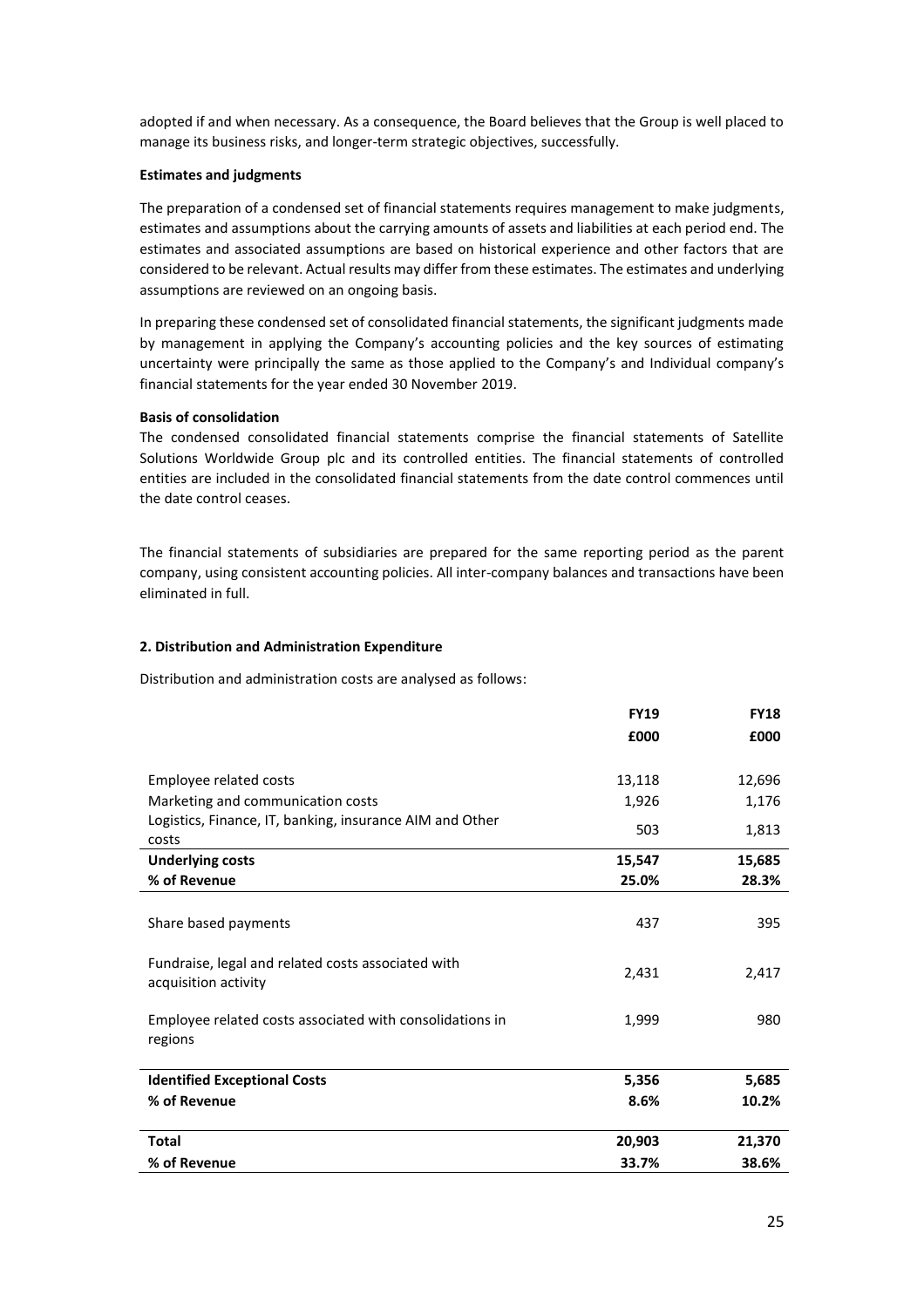## **3. Loss per share**

Basic loss per share is calculated by dividing the loss attributable to shareholders by the weighted average number of ordinary shares in issue during the period.

IAS 33 requires presentation of diluted EPS when a company could be called upon to issue shares that would decrease earnings per share or increase the loss per share. For a loss-making company with outstanding share options, net loss per share would be decreased by the exercise of options. Therefore, as per IAS33:36, the antidilutive potential ordinary shares are disregarded in the calculation of diluted EPS.

Reconciliation of the profit and weighted average number of shares used in the calculation are set out below:

|                                                               | Loss<br>£000 | <b>Weighted average Number</b><br>of Shares units                  | Per share<br>amount Pence |  |
|---------------------------------------------------------------|--------------|--------------------------------------------------------------------|---------------------------|--|
| At 30 November 2018<br><b>Basic and Diluted EPS</b>           |              |                                                                    |                           |  |
| Loss attributable to shareholders:<br>- Continuing operations | (13, 296)    | 51,551,407                                                         | (25.8)                    |  |
|                                                               | Loss<br>£000 | <b>Weighted average</b><br><b>Number of Shares</b><br><b>Units</b> | Per share amount<br>Pence |  |
| At 30 November 2019<br><b>Basic and Diluted EPS</b>           |              |                                                                    |                           |  |
| Loss for the financial year                                   | (8,021)      |                                                                    |                           |  |
| Less: adjustment for non-controlling<br>interest              | 84           |                                                                    |                           |  |
| Loss attributable to shareholders:<br>- Continuing operations | (7,937)      | 56,932,172                                                         | (13.9)                    |  |

The loss attributable to shareholders is the loss for the financial year of £7.9m (2018: £13.3m) less the loss attributable to non-controlling interests of £0.1m (2018: nil).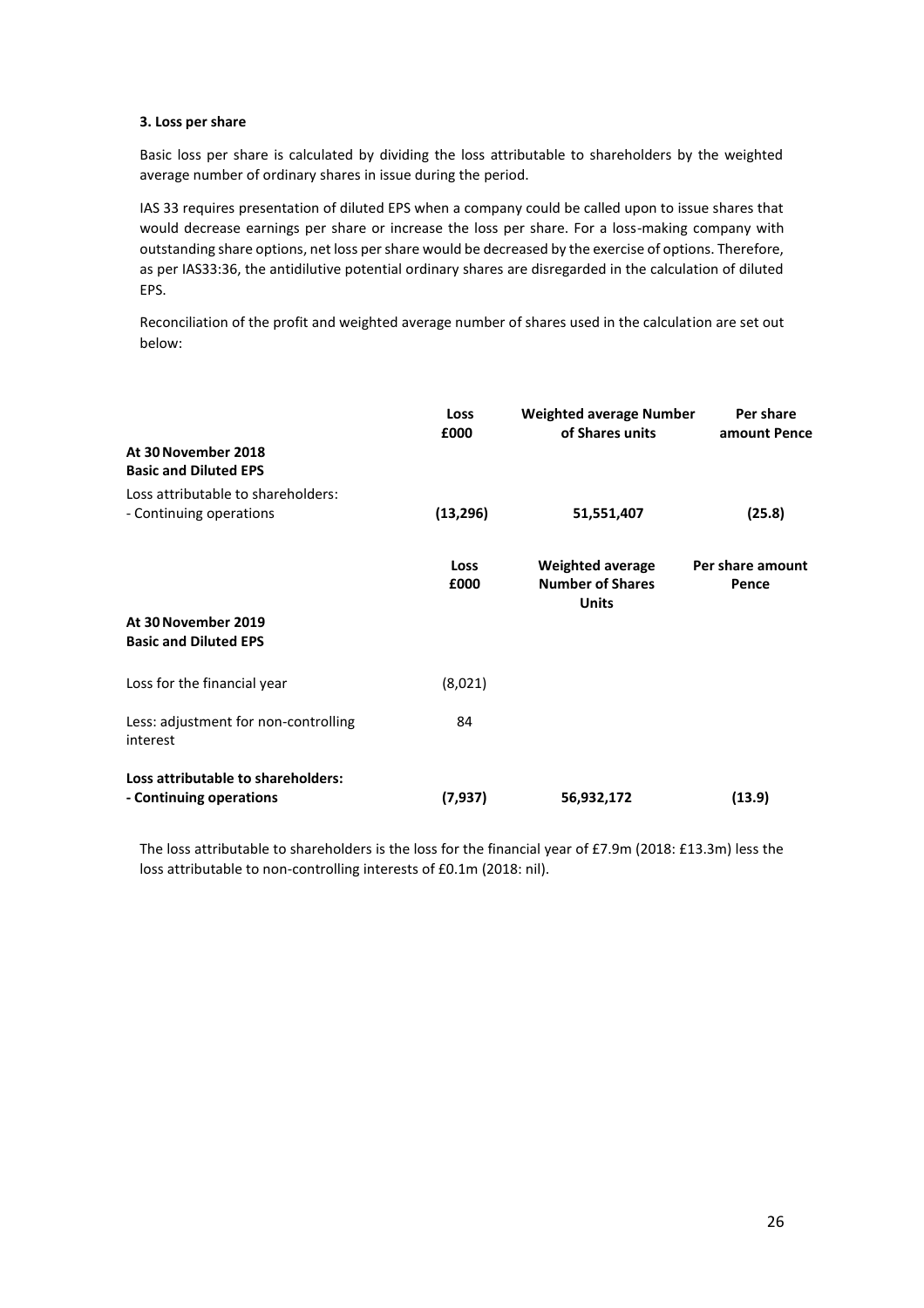## **4. Other capital reserves**

|                                                                                 |       | Listing<br>Other<br><b>Merger</b><br><b>Reverse</b><br><b>Relief</b><br>acquisition<br>Cost<br>equity<br><b>Reserve</b><br><b>Reserve</b><br>reserve<br>reserve<br>£000<br>£000<br>£000<br>£000 | Foreign  |     |                                            |                                           |                                             |  |
|---------------------------------------------------------------------------------|-------|-------------------------------------------------------------------------------------------------------------------------------------------------------------------------------------------------|----------|-----|--------------------------------------------|-------------------------------------------|---------------------------------------------|--|
|                                                                                 |       |                                                                                                                                                                                                 |          |     | exchange<br>translation<br>reserve<br>£000 | <b>Share</b><br>option<br>reserve<br>£000 | <b>Total</b><br>capital<br>reserves<br>£000 |  |
| At 30 November 2017                                                             | (219) | 4,471                                                                                                                                                                                           | (3, 317) | 271 | (2,520)                                    | 817                                       | (497)                                       |  |
| Other comprehensive<br>income                                                   |       |                                                                                                                                                                                                 |          |     |                                            |                                           |                                             |  |
| Other equity<br>Foreign Exchange<br>Translation<br>Listing Cost Reserve         |       | 11,762                                                                                                                                                                                          |          |     | 364                                        | 248                                       | 12,010<br>364                               |  |
| Credit to equity for<br>equity settled Share<br>based payments                  |       |                                                                                                                                                                                                 |          |     |                                            | 395                                       | 395                                         |  |
| At 30 November 2018                                                             | (219) | 16,233                                                                                                                                                                                          | (3, 317) | 271 | (2, 156)                                   | 1,460                                     | 12,272                                      |  |
| Other comprehensive<br>income<br>Other equity                                   |       |                                                                                                                                                                                                 |          |     |                                            | 385                                       | 385                                         |  |
| Foreign Exchange<br>Translation<br>Listing Cost Reserve<br>Credit to equity for |       |                                                                                                                                                                                                 |          |     | (69)                                       |                                           | (69)                                        |  |
| equity settled Share<br>based payments                                          |       |                                                                                                                                                                                                 |          |     |                                            | 437                                       | 437                                         |  |
| At 30 November 2019                                                             | (219) | 16,233                                                                                                                                                                                          | (3, 317) | 271 | (2, 225)                                   | 2,282                                     | 13,025                                      |  |

- Listing cost reserve
	- The listing cost reserve arose from expenses incurred on AIM listing.
- Other equity reserve
	- Other Equity related to the element of the BGF Convertible Loan which has been grossed up but may be shown net.
- Reverse acquisition reserve
	- The reverse acquisition reserve relates to the reverse acquisition of Bigblu Operations Limited (Formerly Satellite Solutions Worldwide Limited) by Bigblu plc (Formerly Satellite Solutions Worldwide Group plc) on 12 May 2015.
- Foreign exchange translation reserve
	- The foreign exchange translation reserve is used to record exchange difference arising from the translation of the financial statements of foreign operations.
- Share option reserve
	- The share option reserve is used for the issue of share options during the year plus charges relating to previously issued options.
- Merger relief reserve
	- The merger relief reserve relates to the share premium attributable to shares issued in relation to the acquisition of Bigblu Operations Limited (Formerly Satellite Solutions Worldwide Limited)